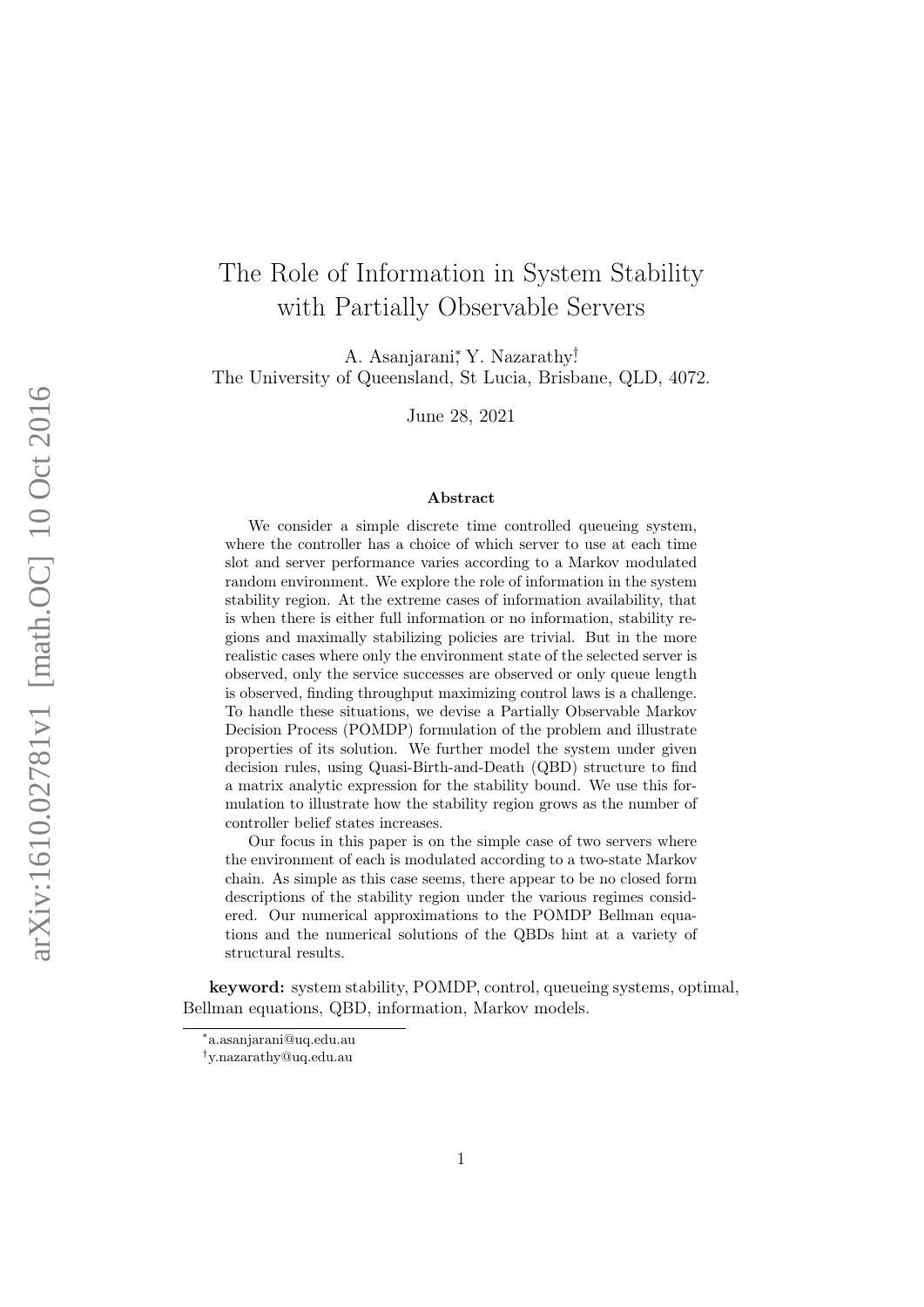# 1 Introduction

Performance evaluation and control of queueing systems subject to randomly varying environments is an area of research that has received much attention during the past few decades (see for example, [\[4\]](#page-20-0), [\[8\]](#page-20-1), [\[23\]](#page-21-0) and <sup>5</sup> references there-in). This is because numerous situations arise in practice where a controller needs to decide how to best utilise resources, and these are often subject to changing conditions. Examples of such situations arise in wireless communication, supply chain logistics, health care, manufacturing and transportation. In all these situations, it is very common for service <sup>10</sup> rates to vary in a not fully predictable manner. Using Markovian random environments has often been a natural modelling choice due to the tractability and general applicability of Markov models. See for example Section A.1 in [\[18\]](#page-21-1) for a general discussion on the ubiquity of Markov models.

The bulk of the literature dealing with performance evaluation and con-<sup>15</sup> trol of these types of problems, has considered the situation where the state of the underlying random environment is observable. In such a situation, it is already a non-trivial task to carry out explicit system performance analysis (see [\[9\]](#page-20-2) as an example). Further, finding optimal or even merely stabilizing control is typically a formidable achievement (see for example [\[1\]](#page-20-3), [\[25\]](#page-21-2)

<sup>20</sup> or the more recent [\[5\]](#page-20-4)). But in practice, the actual environment state is often not a directly observed quantity, or is at best only partially observable. The situation is further complicated when control decisions do not only affect instantaneous rewards, but also the observation made. In classic linear-quadratic optimal control settings (e.g. Part III of [\[28\]](#page-22-0)), the certainty <sup>25</sup> equivalence principle allows to decouple state estimation based on observa-

tions and control decisions. However, in more complicated settings such as what we consider here, certainty equivalence almost certainly doesn't hold.

In this paper we augment the body of literature dealing with exploration vs. exploitation trade-offs in systems where a controller needs to choose a <sup>30</sup> server (channel/resource/bandit) at any given time, and the choice influences both the immediate reward (service success) and the information obtained. A general class of such problems, denoted Reward Observing Restless Multi Armed Bandits (RORMAB), is outlined in [\[11\]](#page-20-5), where much previous literature is surveyed. Key contributions in this area are [\[10\]](#page-20-6) and the more recent

<sup>35</sup> [\[16\]](#page-21-3). The former finds the structure of optimal policies from first principles. The latter, generalizes the setting and utilizes the celebrated Whittle Index, [\[27\]](#page-21-4) for such a partially observable case. Related recent results dealing with RORMAB problems are in [\[12\]](#page-20-7) and [\[13\]](#page-20-8). Of further interest is the latest rigorous account on asymptotic optimality of the Whittle index, [\[26\]](#page-21-5).

<sup>40</sup> Our focus in this paper, is on a controlled queueing systems, where server environments vary and the controller (choosing servers) only observes partial information. Our aim is to explore the role of information in system stability. For this, we devise what is perhaps the simplest non-trivial model possible: a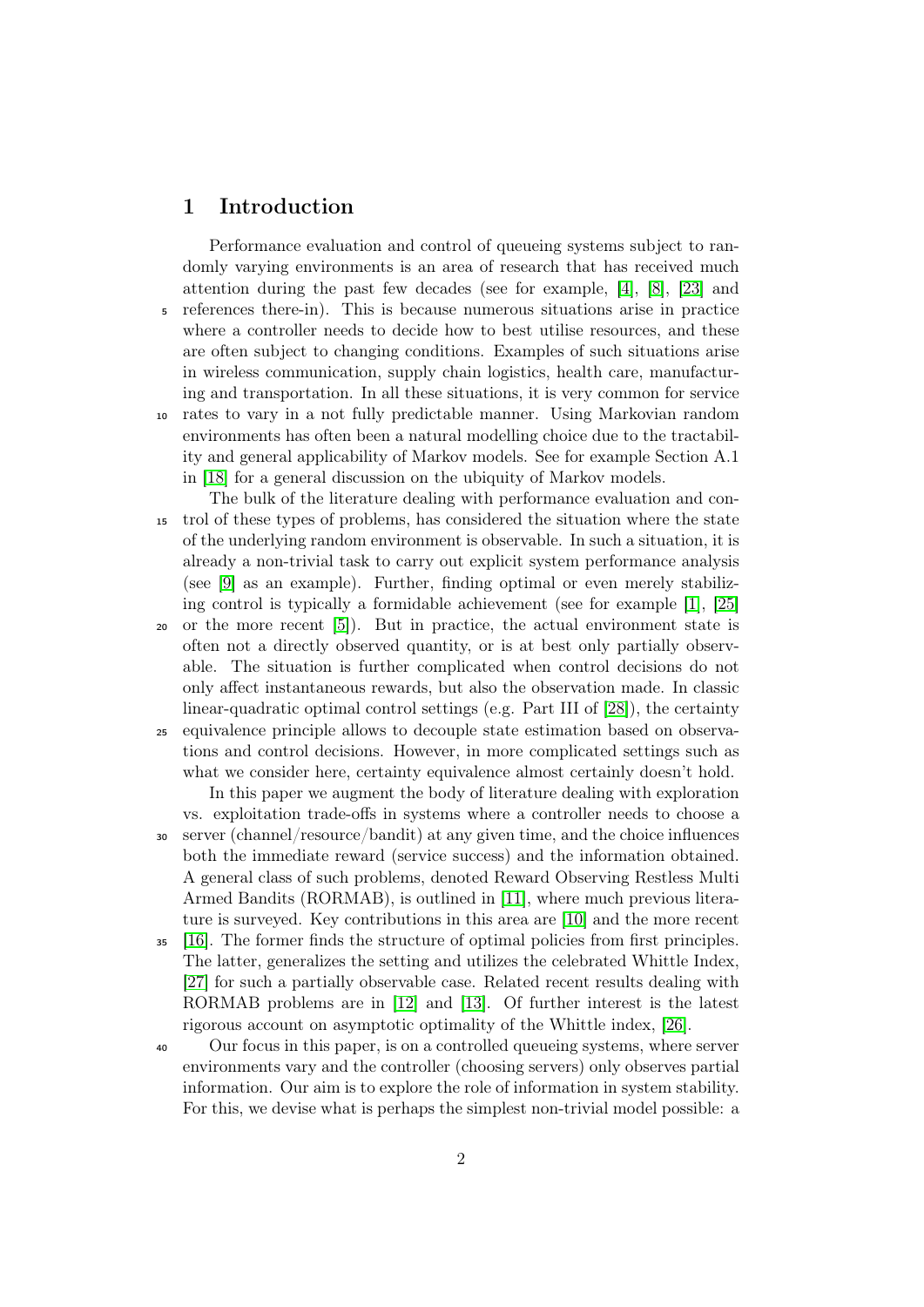single discrete time queue is served by either Server 1 or Server 2 where each <sup>45</sup> server environment is an independent two-state Markov chain. A controller having (potentially) only partial state information, selects one of the two servers at each time instance.

The role of information is explored by considering different observation schemes. At one extreme, the controller has full information of the servers' <sup>50</sup> environment states. At the other extreme, the controller is completely unaware of the servers' environment states. Obviously the stability region of the system in the latter situation is a subset of the former. Our contribution is in considering additional more realistic observation schemes. One such scheme is a situation where the controller only observes the state of <sup>55</sup> the server currently chosen. This type of situation has been widely studied in some of the references mentioned above and surveyed in [\[11\]](#page-20-5), but most of the literature dealing with this situation does not consider a queue. A more constrained scenario is one where the controller only observes the success/failure of service (from the server chosen) at every time slot. Such a <sup>60</sup> partial observability situation was recently introduced in [\[21\]](#page-21-6) in the context of stability and analysed in [\[19\]](#page-21-7) with respect to the Whittle index. In [\[15\]](#page-21-8), stability of a related multi-server system was analysed.

An additional observation scheme that we consider is one where the server is only aware of the queue size process. In (non-degenerate) continuous time <sup>65</sup> systems, such an observation scheme is identical to the former scheme. But an artefact of our discrete time model is that such a scheme reveals less information to the controller (this is due to the fact that both an arrival and a departure may occur simultaneously, going unnoticed by the controller).

With the introduction of the five observation schemes mentioned above, <sup>70</sup> this work takes first steps to analyse the effect of information on the achievable stability region. A controller of such a system makes use of a belief state implementation. We put forward (simple) explicit belief state update recursions for each of the observation schemes. These are then embedded in Bellman equations describing optimal solutions of associated Partially Ob-<sup>75</sup> servable Markov Decision Processes (POMDP). Numerical solution of the

POMDPs then yields insight on structural properties and achievable stability regions. By construction, two-state Markov server environments are more predictable when the mixing times of the Markov chains increase. We quantify this use of channel-memory, through numerical and analytic results.

<sup>80</sup> It is often the case that MDPs (or POMDPs) associated with queueing models, can be cast as QBDs once a class of control policies is found. See for example [\[20\]](#page-21-9). We follow this paradigm in the current paper and present a detailed QBD model of the system. The virtue of our QBD based model is that we are able to quantify the effect of a finite state controller on the <sup>85</sup> achievable stability region whose upper bound is given by an elegant matrix

analytic expression.

The remainder of this paper is structured as follows. In Section [2,](#page-3-0) we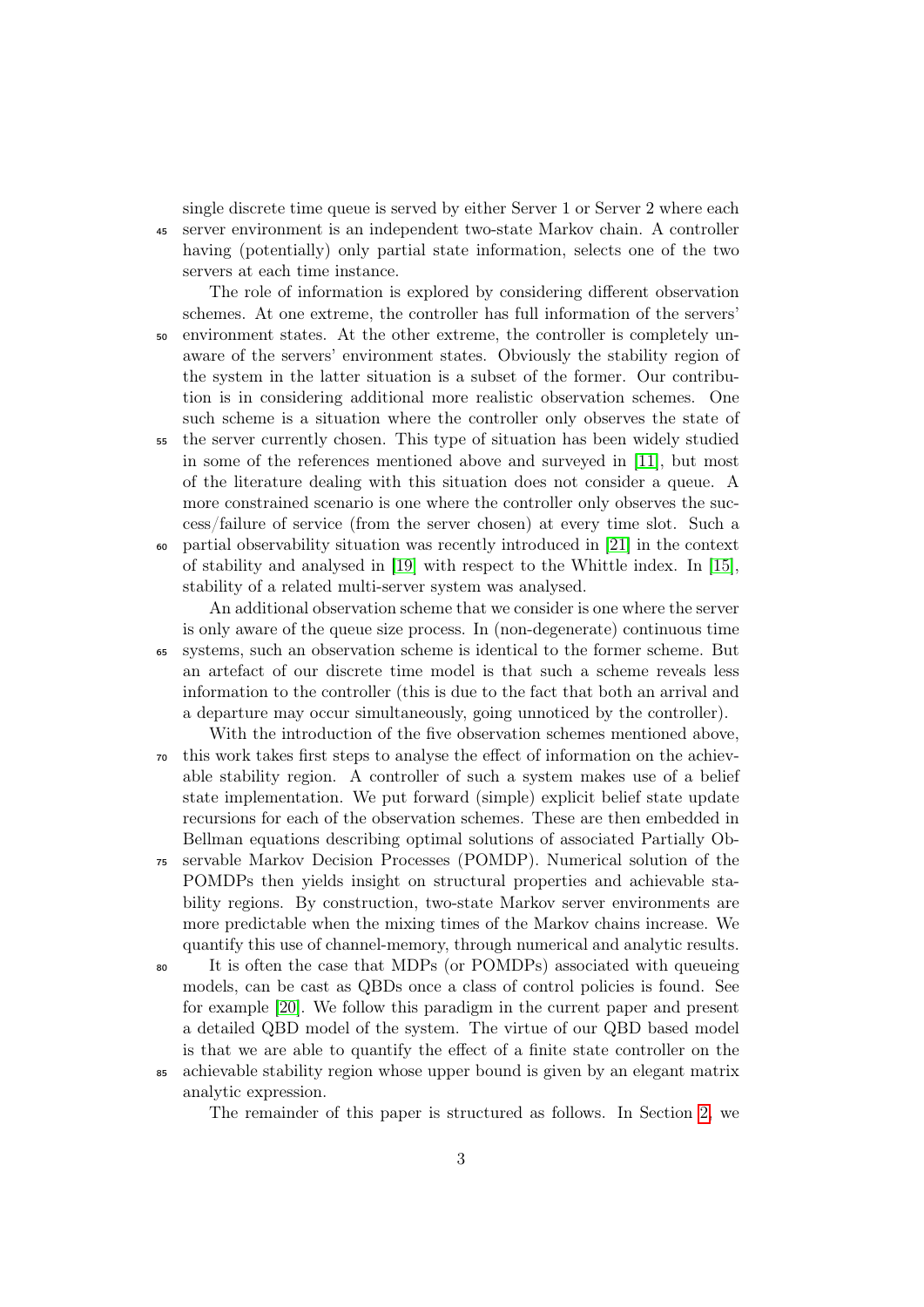introduce the system model and different observation schemes. In Section [3,](#page-7-0) we put forward recursions for belief state updates for the non-trivial obser-<sup>90</sup> vation schemes. In Section [4,](#page-10-0) we present the myopic policy and the Bellman equations for different observation schemes and present findings from a numerical investigation. In Section [5,](#page-14-0) we construct a QBD representation of the system, find the stability criterion and put forward the numerical results which are matched with the results of Bellman equations of Section [4.](#page-10-0) We <sup>95</sup> conclude in Section [6.](#page-19-0)

# <span id="page-3-0"></span>2 System Model

<span id="page-3-1"></span>

Figure 1: A controller operating under a decision rule,  $\pi$ , decides at each time step, t, if to use server  $U(t) = 1$  or  $U(t) = 2$  based on previously observed information,  $Y(t-1), Y(t-2), \ldots$  The server environments,  $X_i(t)$ are Markov modulated.

Consider a situation as depicted in Figure [1.](#page-3-1) Jobs arrive into the queue,  $Q(t)$ , and are potentially served by one of two servers  $j = 1$  or  $j = 2$ , according to some control policy. The system is operating in discrete time 100 steps  $t = 0, 1, \ldots$ , where in each time step, the following sequence of events occur:

1. An arrival occurs as indicated through  $E(t)$ :  $E(t) = 1$  indicates an arrival and otherwise  $E(t) = 0$ .

2. The environments of the servers update from  $(X_1(t-1), X_2(t-1))$  to  $(X_1(t), X_2(t))$ , autonomously. That is, the updating of the environment is not influenced by arrivals, queue length and controller choice.

3. A control decision  $u = U(t)$  of which server to select is made based on observations in previous time steps, denoted by  $Y(t-1), Y(t-2), \ldots$ 

4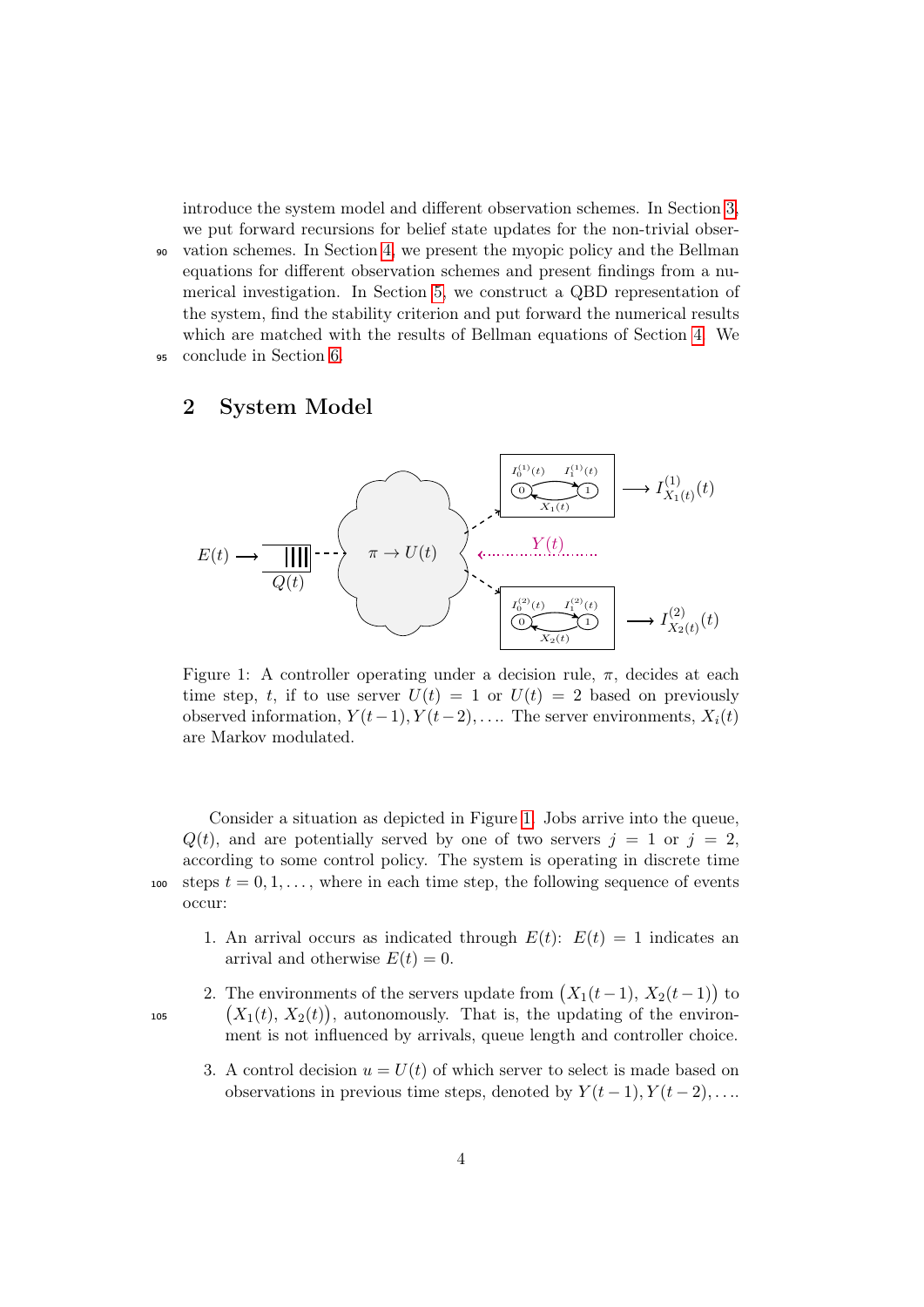This is through a decision rule,  $\pi$ . We consider different observation <sup>110</sup> schemes as described below.

4. The control action is executed and the queue length is updated as follows:

$$
Q(t + 1) = Q(t) + E(t) - I(t)
$$
, with  $I(t) = I_{X_u(t)}^{(u)}(t)$ .

Here,  $I(t)$  indicates whether there was a service success or not. It is constructed from the primitive sequences,

$$
\left\{I_i^{(j)}(t),\ t=0,1,2,\dots\right\},\
$$

for servers  $j = 1, 2$  and environment states  $i = 0, 1$ . Note that when  $Q(t) = 0$ , we notionally assume that  $U(t) = u = 0$ , indicating "no action" and in this case denote  $I_i^{(0)} \equiv 0$  for  $i = 0, 1$ .

5. The observation of  $Y(t)$  is made and is used in subsequent time steps.

115 The sequence of events  $(1)$ – $(5)$  as above repeats in every time step and fully defines the evolution law of the system. We consider the following distinct observation schemes:

(I) Full observation: The controller knows the state of both servers all the time. In this case

$$
Y(t) = (X_1(t), X_2(t)),
$$

and further, the sequence of steps above is slightly modified with step (5) taking place between steps (2) and (3) and the policy at step 3 being

$$
u = U(t) = \pi(Y(t)).
$$

(II) State observation: The controller observes the state of the selected server at time  $t$ , but does not observe the other server at that time. Hence

$$
Y(t) = \begin{cases} (X_1(t), \emptyset) & \text{if } u = 1, \\ (\emptyset, X_2(t)) & \text{if } u = 2. \end{cases}
$$

(III) Output observation: The controller observes the success or failure of outputs of the server selected (but gains no information about the other server at that time). Hence

$$
Y(t) = \begin{cases} \left(I_{X_1(t)}^{(1)}(t), \emptyset\right) & \text{if } u = 1, \\ \left(\emptyset, I_{X_2(t)}^{(2)}(t)\right) & \text{if } u = 2. \end{cases}
$$

(IV) Queue observation: The controller only observes the queue length,  $Q(t)$ , and can thus utilize the differences

$$
\Delta Q(t) = Q(t+1) - Q(t) = E(t) - I(t).
$$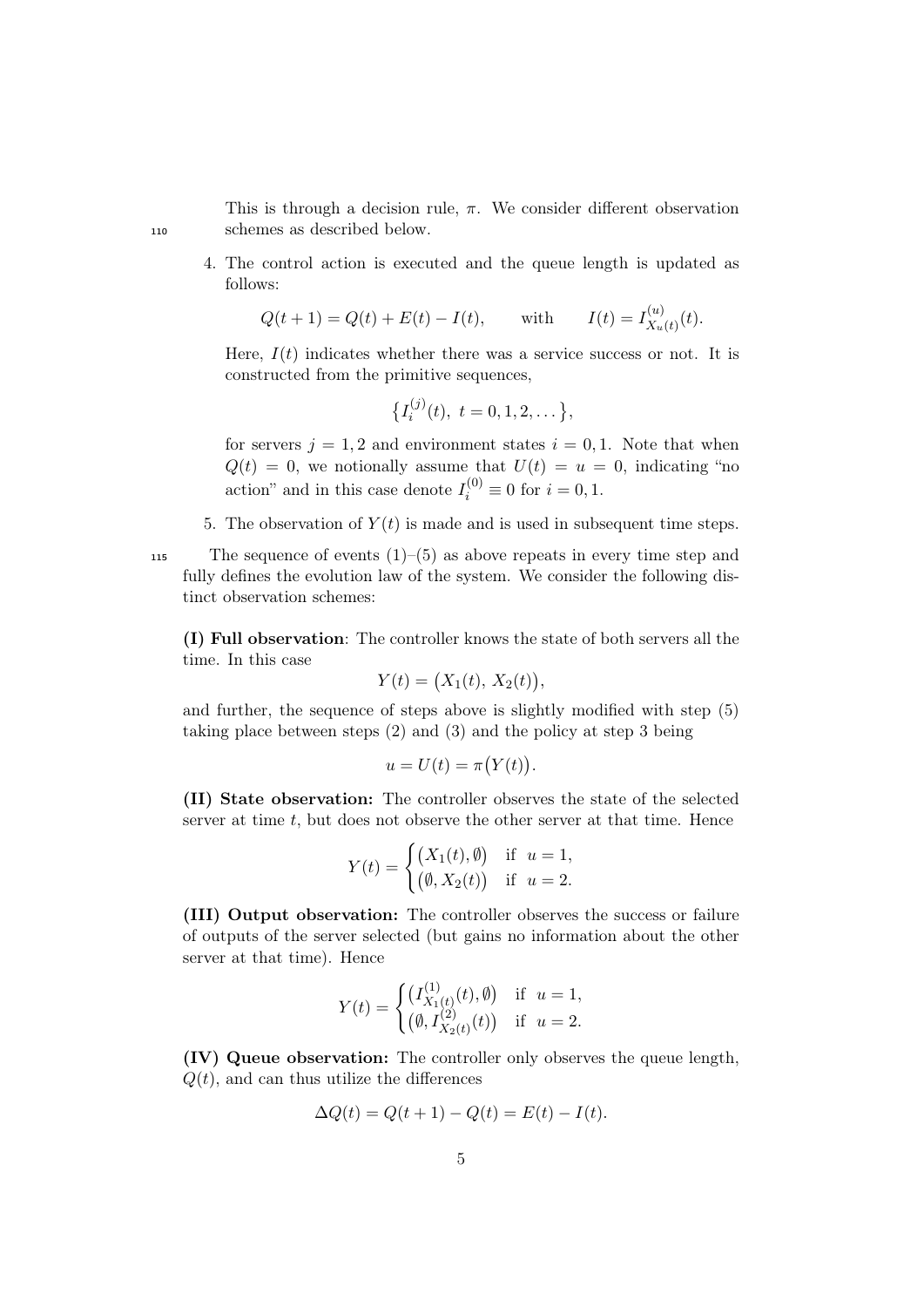Note that since the system is operating in discrete time, there is some loss 120 of information compared to case III : If  $\Delta Q(t) = 1$  or  $\Delta Q(t) = -1$ , then it is clear that  $I(t) = 0$  or  $I(t) = 1$ , respectively. But if  $\Delta Q(t) = 0$ , then since the controller does not observe  $E(t)$ , there is not a definitive indication of  $I(t).$ 

 $125$  (V) No observation: We assume the controller does not observe anything. Nonetheless, as with the other cases, the controller knows the system parameters as described below.

We consider the simplest non-trivial probably model for the primitives. These are  $E(t)$ ,  $I_i^{(j)}$  $i^{(j)}(t)$  and the environment processes,  $X_j(t)$ , all assumed mutually independent. The arrivals,  $E(t)$ , are an i.i.d. sequence of Bernoulli random variables, each with probability of success  $\lambda$ . The service success indicators, for each server  $j = 1, 2$  and state  $i = 0, 1$ , denoted by  $\{I_i^{(j)}\}$  $i^{(J)}(t), t =$  $0, 1, 2, \ldots\}$ , are each an i.i.d. sequence with

$$
I_i^{(j)}(t) \sim \text{Bernoulli}(\mu_i^{(j)}).
$$

Moreover, we assume

<span id="page-5-0"></span>
$$
\mu_0^{(2)} \le \mu_0^{(1)} < \mu_1^{(1)} \le \mu_1^{(2)}.\tag{1}
$$

Hence states  $i = 1$  for both servers are better than states  $i = 0$ . Further, the spread of the chance of success for Server 2 is greater or equal to that <sup>130</sup> for Server 1.

For the environment processes, we restrict attention to a two-state Markov chain, sometimes referred to as a Gilbert–Elliot channel [\[23\]](#page-21-0). We denote the probability transition matrix for server  $j$  as:

<span id="page-5-1"></span>
$$
P^{(j)} = \begin{bmatrix} \bar{p}_j & p_j \\ q_j & \bar{q}_j \end{bmatrix} = \begin{bmatrix} 1 - \gamma_j \bar{\varrho}_j & \gamma_j \bar{\varrho}_j \\ \bar{\gamma}_j \bar{\varrho}_j & 1 - \bar{\gamma}_j \bar{\varrho}_j \end{bmatrix},
$$
(2)

with  $\bar{x} := 1-x$ . In the sequel, we omit the server index j from the individual parameters of  $P^{(j)}$ . A standard parametrization of this Markov chain uses transition probabilities  $p, q \in [0, 1]$ . Alternatively, we may specify the stationary probability of being in state 1, denoted by  $\gamma \in [0, 1]$ , together with 135 the second eigenvalue of P, denoted by  $\rho \in [1 - \min(\gamma^{-1}, \overline{\gamma}^{-1}), 1].$ 

Using this parametrization,  $\rho$  quantifies the time-dependence of the chain; when  $\rho = 0$  the chain is i.i.d., otherwise there is memory. If  $\rho > 0$  then environment states are positively correlated, otherwise they are negatively correlated. Our numerical examples in this paper deal with positive correlation as <sup>140</sup> it is often the more reasonable model for channel memory. The relationship between the  $(\gamma, \varrho)$  parametrization and the  $(p, q)$  parametrization is given

by  $p = \gamma \overline{\varrho}$ ,  $q = \overline{\gamma} \overline{\varrho}$ ,  $\gamma = p/(p+q)$ , and  $\rho = 1 - p - q$ . See Figure [2.](#page-6-0)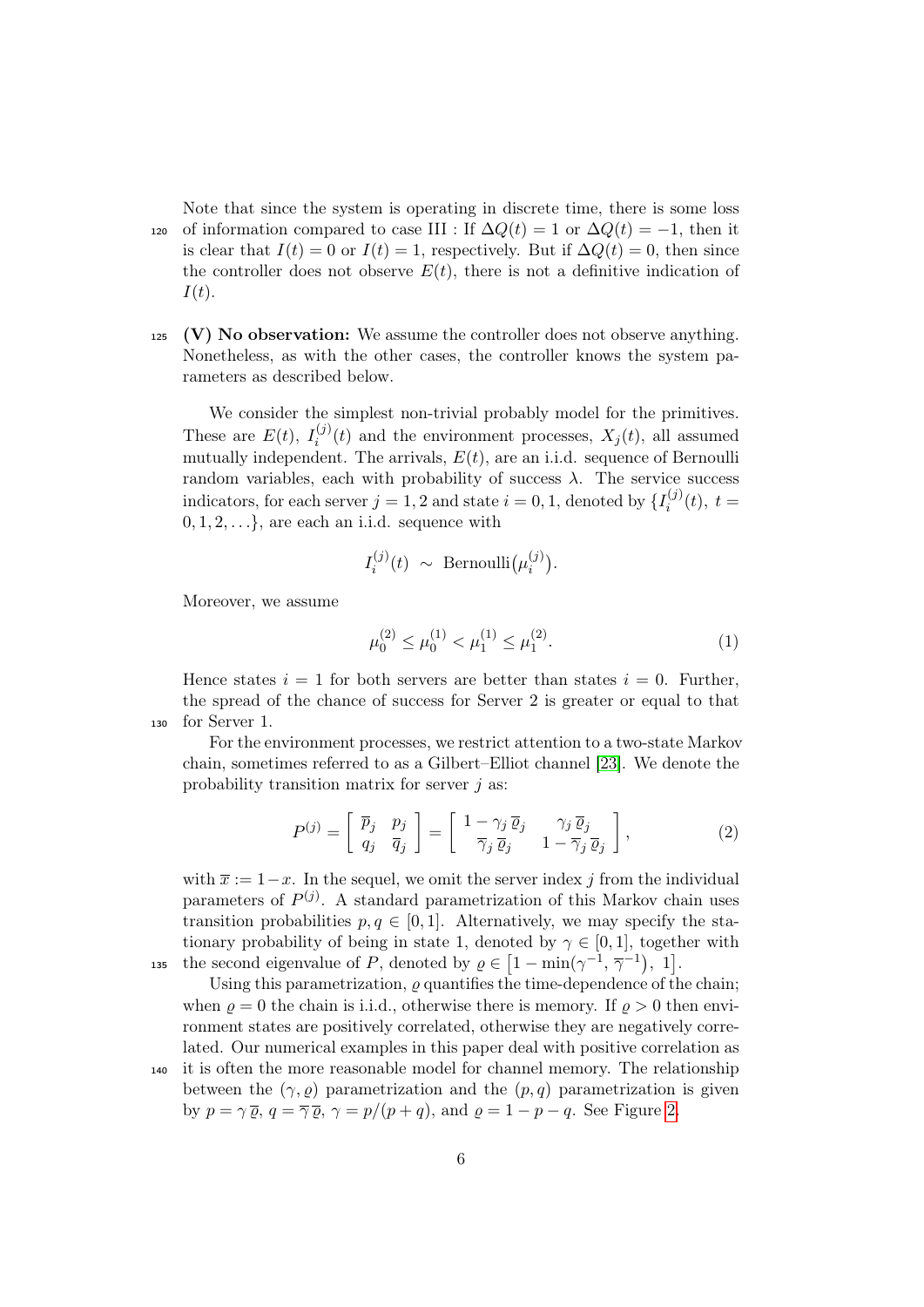<span id="page-6-0"></span>

Figure 2: Parameters of the system.

It is instructive to consider the long term behaviour of  $I_X^{(j)}$  $\chi_{j(t)}^{(j)}(t)$  for  $j=$ 1, 2 by assuming the sequence  $\{X_j(t), t = 0, 1, 2, \ldots\}$  is stationary and thus each  $X_i(t)$  is Bernoulli distributed with parameter  $\gamma_i$ . In this case

$$
\mathbb{E}[I_{X_j(t)}^{(j)}(t)] = \overline{\gamma}_j \,\mu_0^{(j)} + \gamma_j \,\mu_1^{(j)},
$$
  
\n
$$
\text{Var}[I_{X_j(t)}^{(j)}(t)] = \overline{\gamma}_j \,\mu_0^{(j)} \,\overline{\mu}_0^{(j)} + \gamma_j \,\mu_1^{(j)} \,\overline{\mu}_1^{(j)} + \gamma_j \,\overline{\gamma}_j \,\left(\mu_1^{(j)} - \mu_0^{(j)}\right)^2.
$$

These quantities are useful for obtaining a rough handle on the performance of the system.

The stability region of the system is defined as the set of arrival rates for which there exist a decision rule,  $\pi$ , under which the Markov chain describing the system is positive recurrent<sup>[1](#page-6-1)</sup>. Note that this Markov chain, encapsulates  $Q(t)$ , but may also include additional state variables. We postulate that stability regions are of the form

$$
\{\lambda \ : \ \lambda < \mu^*\},
$$

where the *stability bound*  $\mu^*$  varies according to the observation schemes I–V above and is identical to the maximal throughput rate that may be obtained in a system without a queue (but rather with an infinite supply of jobs). Further, by the construction of the information observation schemes, we have

<span id="page-6-2"></span>
$$
\mu_{\text{no}}^* \le \mu_{\text{queue}}^* \le \mu_{\text{output}}^* \le \mu_{\text{state}}^* \le \mu_{\text{full}}^*,\tag{3}
$$

<sup>145</sup> where  $\mu_{\text{no}}^*$  corresponds to case V,  $\mu_{\text{queue}}^*$  corresponds to case IV and so forth. The lower and upper bounds,  $\mu_{\text{no}}^*$  and  $\mu_{\text{full}}^*$ , are easily obtained as we describe now. However, the other cases are more complicated and are analysed in the sections that follow. For the lower and upper bounds we have

$$
\mu_{\text{no}}^{*} = \max \left\{ \mathbb{E}[I_{X_1(t)}^{(1)}(t)], \ \mathbb{E}[I_{X_2(t)}^{(2)}(t)] \right\},
$$
  

$$
\mu_{\text{full}}^{*} = \overline{\gamma}_{1} \overline{\gamma}_{2} \mu_{0}^{(1)} + \gamma_{2} \mu_{1}^{(2)} + \gamma_{1} \overline{\gamma}_{2} \mu_{1}^{(1)}.
$$

<span id="page-6-1"></span><sup>&</sup>lt;sup>1</sup>There may be different Markov chain representations of this system. One concrete description is  $Z(t)$  in Section [5.](#page-14-0)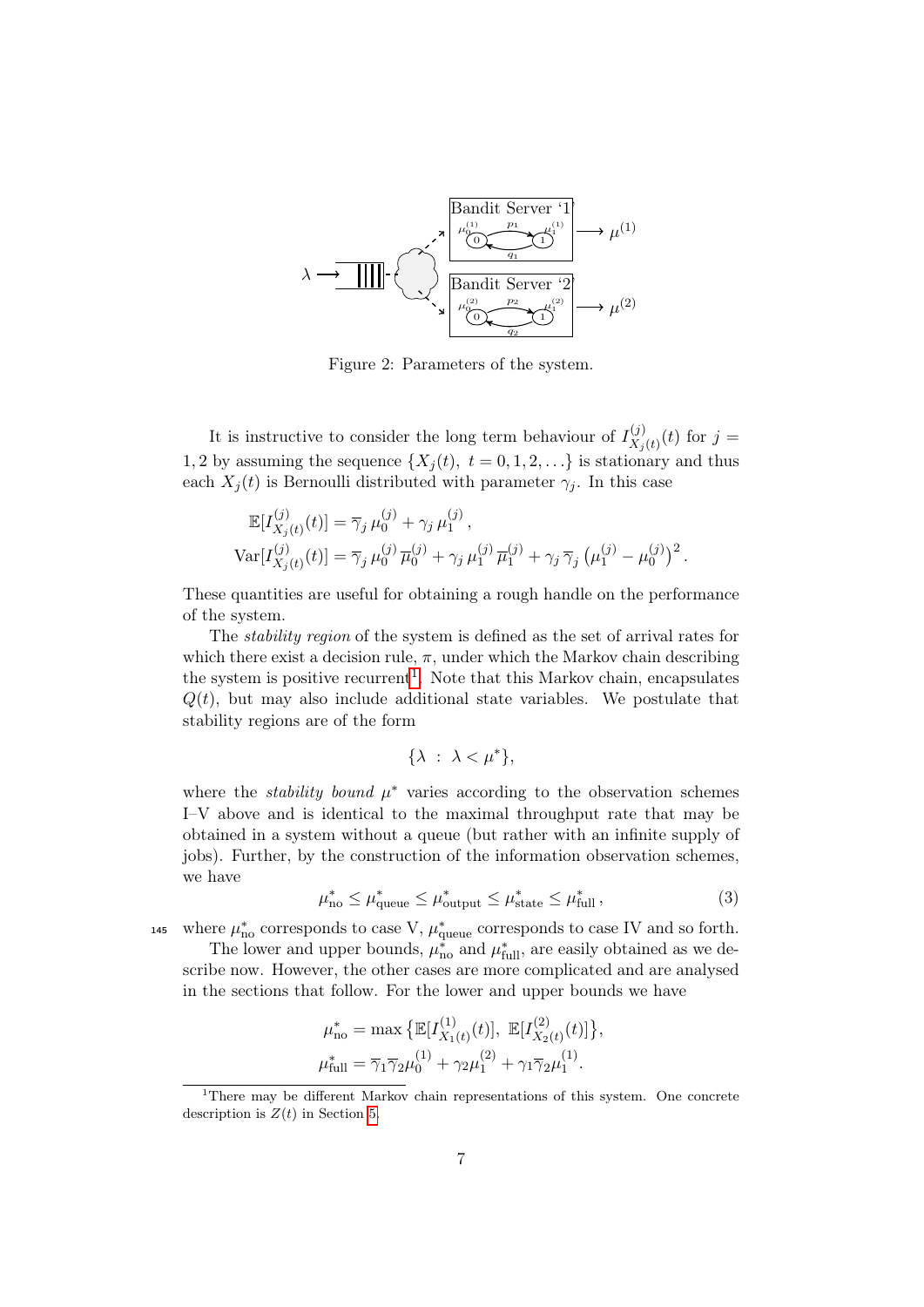The lower bound,  $\mu_{\text{no}}^*$  is trivially achieved with a control policy that always uses the server with the higher mean throughput. The upper bound, is achieved with a control policy that uses the best server at any given time. Under the ordering in [\(1\)](#page-5-0), the throughput in this case is calculated as follows:

If both servers are in state 0, then since  $\mu_0^{(2)} \leq \mu_0^{(1)}$ 150 If both servers are in state 0, then since  $\mu_0^{(2)} \n\t\leq \mu_0^{(1)}$ , the controller selects Server 1. This situation occurs at a long term proportion,  $\overline{\gamma}_1 \overline{\gamma}_2$ , hence we obtain the first term of  $\mu_{\text{full}}^*$ . The other terms of  $\mu_{\text{full}}^*$  are obtained with a similar argument. Note that when  $\gamma_1 = \gamma_2 = \gamma$  and  $\mu_i^{(1)} = \mu_i^{(2)} = \mu_i$  for  $i = 0, 1$ , the expression is reduced to  $\mu_{\text{full}}^* = \overline{\gamma}^2 \mu_0 + (1 - \overline{\gamma}^2)\mu_1$  and can be <sup>155</sup> obtained by a Binomial argument.

As a benchmark numerical case, all the examples we present use

<span id="page-7-2"></span>
$$
\gamma = 0.5 \,, \ \mu_0 = 0.2 \,, \ \mu_1 = 0.8 \,, \tag{4}
$$

for both servers. Under these parameters

$$
\mu_{\text{no}}^* = 0.5
$$
, and  $\mu_{\text{full}}^* = 0.65$ .

Hence in the examples that follow, we explore how  $\mu_{\text{queue}}^*$ ,  $\mu_{\text{output}}^*$  and  $\mu_{\text{state}}^*$ vary within the interval [0.5, 0.65] as  $\varrho_j$ ,  $j = 1, 2$  varies.

# <span id="page-7-0"></span>3 Belief States

In implementing a controller for each of the observation schemes, the use of belief states reduces both the complexity of the controller and the related analysis. The idea is to summarize the history of observations,  $Y(t-1)$ ,  $Y(t 2)$ , ..., into sufficient statistics that are updated by the controller. For our model, a natural choice for the belief state of server  $j$  is

 $\omega_j(t) = \mathbb{P}(X_j(t) = 1 | \text{Prior knowledge to time } t).$ 

As we describe now, it is a simple matter to recursively update this sequence in a Bayesian manner. Denoting  $\omega_i(t)$  by  $\omega$ , the believed chance of success is

$$
r(\omega):=\overline{\omega}\mu_0+\omega\mu_1.
$$

The updating algorithms (different for each observation scheme) make use of the following:

<span id="page-7-1"></span>
$$
\tau_n(\omega) := \omega \varrho + \gamma \overline{\varrho}, \qquad \tau_f(\omega) := \frac{\overline{q} \overline{\mu}_1 \omega + p \overline{\mu}_0 \overline{\omega}}{\overline{r}(\omega)} ,
$$
  

$$
\tau_s(\omega) := \frac{\overline{q} \mu_1 \omega + p \mu_0 \overline{\omega}}{r(\omega)}, \quad \tau_c(\omega) := \lambda \tau_s(\omega) + \overline{\lambda} \tau_f(\omega).
$$
 (5)

Note that in the above, superscripts  $j$  are omitted for clarity. The proba-<sup>160</sup> bilistic meaning of these functions is described in the sequel. These are used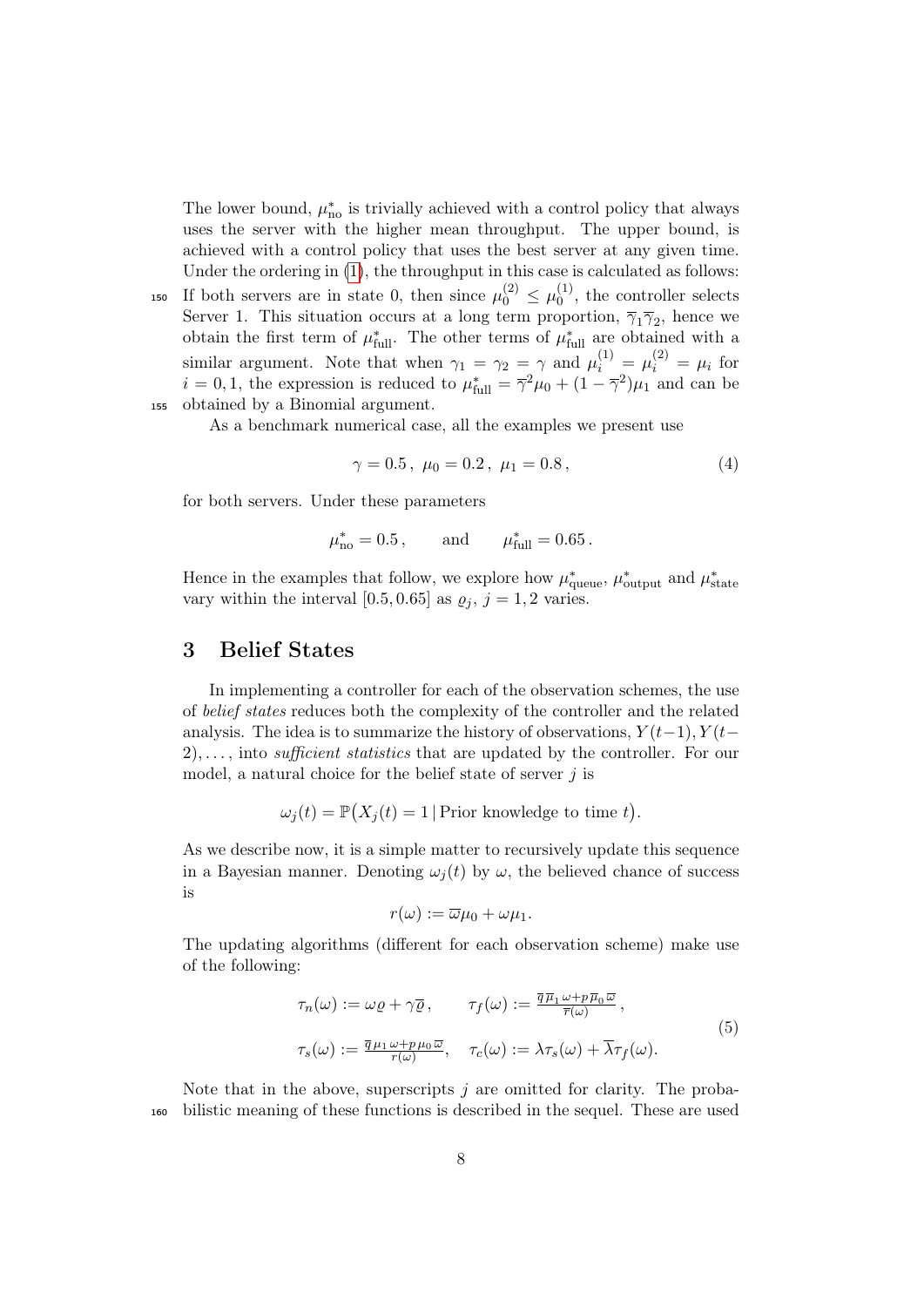to define recursions for updating the belief state. Each observation scheme entails a different type of recursion:

## (II) State observation:

$$
(\omega_1(t+1), \omega_2(t+1)) = \begin{cases} (X_1(t), \tau_n^{(2)}(\omega_2(t)), & U(t) = 1, \\ (\tau_n^{(1)}(\omega_1(t)), X_2(t)), & U(t) = 2. \end{cases}
$$

# (III) Output observation:

$$
\left(\omega_{1}(t+1), \omega_{2}(t+1)) = \begin{cases}\n(\tau_{f}^{(1)}(\omega_{1}(t)), \tau_{n}^{(2)}(\omega_{2}(t))), & I_{X_{1}(t)}^{(1)}(t) = 0, \\
(\tau_{s}^{(1)}(\omega_{1}(t)), \tau_{n}^{(2)}(\omega_{2}(t))), & I_{X_{1}(t)}^{(1)}(t) = 1, \\
(\tau_{n}^{(1)}(\omega_{1}(t)), \tau_{f}^{(2)}(\omega_{2}(t))), & I_{X_{2}(t)}^{(2)}(t) = 0, \\
(\tau_{n}^{(1)}(\omega_{1}(t)), \tau_{s}^{(2)}(\omega_{2}(t))), & I_{X_{2}(t)}^{(2)}(t) = 1,\n\end{cases}\n\quad U(t) = 2.
$$

## (IV) Queue observation:

$$
\left(\omega_{1}(t+1),\omega_{2}(t+1))=\begin{cases}\n(\tau_{f}^{(1)}(\omega_{1}(t)),\tau_{n}^{(2)}(\omega_{2}(t))), & \Delta Q(t)=1, \\
(\tau_{c}^{(1)}(\omega_{1}(t)),\tau_{n}^{(2)}(\omega_{2}(t))), & \Delta Q(t)=0, \\
(\tau_{s}^{(1)}(\omega_{1}(t)),\tau_{n}^{(2)}(\omega_{2}(t))), & \Delta Q(t)=-1, \\
(\tau_{n}^{(1)}(\omega_{1}(t)),\tau_{f}^{(2)}(\omega_{2}(t))), & \Delta Q(t)=1, \\
(\tau_{n}^{(1)}(\omega_{1}(t)),\tau_{c}^{(2)}(\omega_{2}(t))), & \Delta Q(t)=0, \\
(\tau_{n}^{(1)}(\omega_{1}(t)),\tau_{s}^{(2)}(\omega_{2}(t))), & \Delta Q(t)=-1,\n\end{cases} \quad U(t)=2.
$$

Upon applying the recursions above, we indeed track the belief state as needed:

**Proposition 3.1.** For each of the observation schemes, assume that at  $t = 0$ ,  $\omega_j(0) = \mathbb{P}(X_j(0) = 1)$ . Then upon implementing the recursion above, based on the observations, it holds that

$$
\omega_j(t) = \mathbb{P}(X_j(t) = 1 | Y(t), Y(t-1), \dots, Y(0)), \qquad t = 1, 2, \dots.
$$

Proof. The proof and derivation of the operators in [\(5\)](#page-7-1) follows from elementary conditional probabilities and induction. We illustrate this for the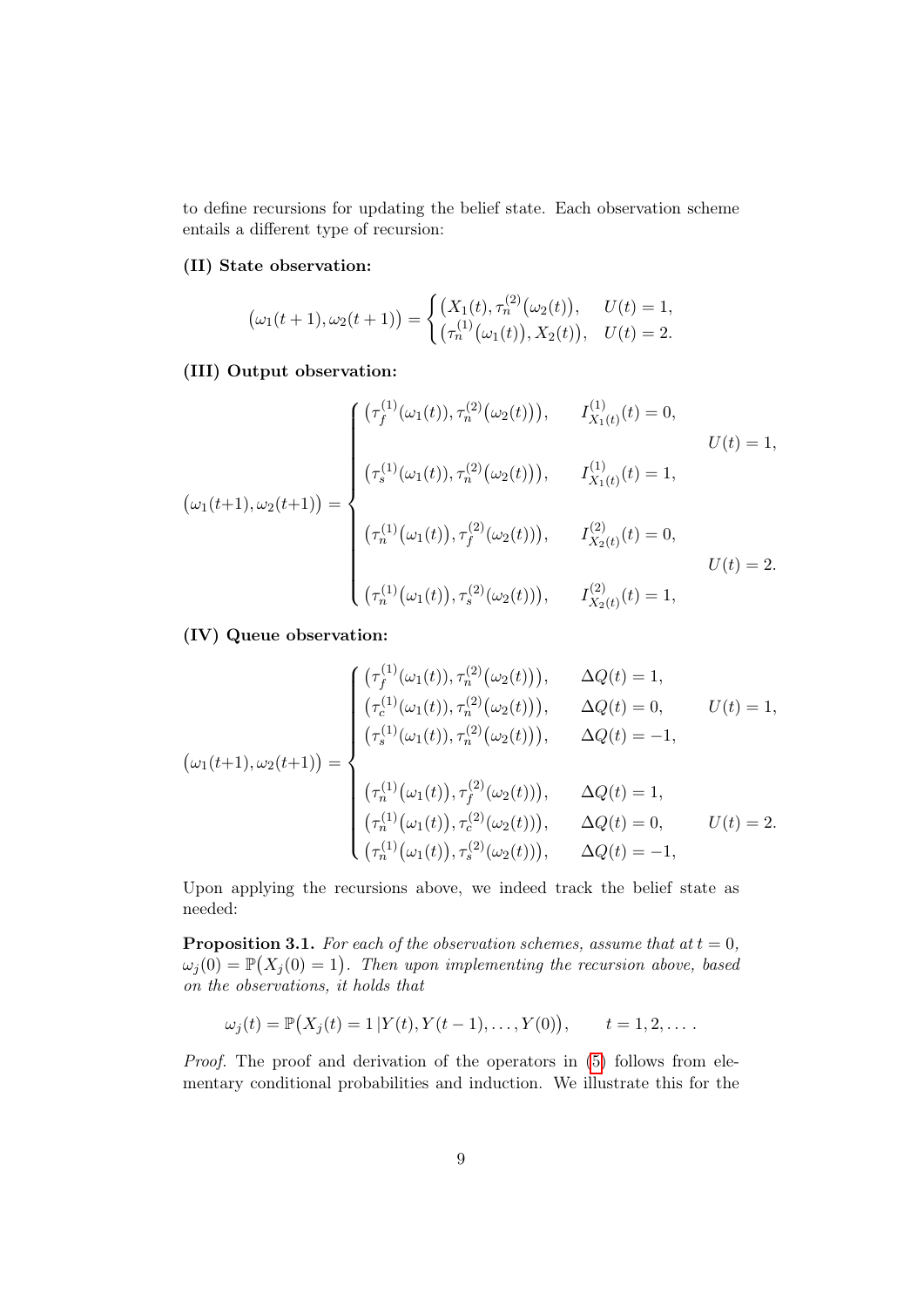output observation case here. It holds that

$$
\mathbb{P}\Big(X(t) = 1 \mid I(t-1) = 0\Big) = \frac{\mathbb{P}\left(X(t) = 1, I(t-1) = 0\right)}{\mathbb{P}\left(I(t-1) = 0\right)} \\
= \frac{\mathbb{P}\left(X(t) = 1, I = 0 \mid X = 1\right) \mathbb{P}\left(X = 1\right) + \mathbb{P}\left(X(t) = 1, I = 0 \mid X = 0\right) \mathbb{P}\left(X = 0\right)}{\mathbb{P}\left(I = 0 \mid X = 1\right) \mathbb{P}\left(X = 1\right) + \mathbb{P}\left(I = 0 \mid X = 0\right) \mathbb{P}\left(X = 0\right)},
$$

where we denote  $X = X(t-1)$  and  $I = I(t-1)$ . Since  $X(t)$  and  $I(t-1)$ are conditionally independent given  $X(t-1)$ , the above numerator can be written as:

$$
\mathbb{P}\left(X(t)=1 \mid X=1\right) \mathbb{P}\left(I=0 \mid X=1\right) \mathbb{P}\left(X=1\right) \n+ \mathbb{P}\left(X(t)=1 \mid X=0\right) \mathbb{P}\left(I=0 \mid X=0\right) \mathbb{P}\left(X=0\right) = \overline{q} \,\overline{\mu}_1 \,\omega + p \,\overline{\mu}_0 \,\overline{\omega}.
$$

Similarly, for the denominator we have:

$$
\mathbb{P}\left(I=0\mid X=1\right)\mathbb{P}\left(X=1\right)+\mathbb{P}\left(I=0\mid X=0\right)\mathbb{P}\left(X=0\right)=\overline{\mu}_1\omega+\overline{\mu}_0\overline{\omega},
$$

which is equal to  $\overline{r}(\omega)$ . Hence as expected, we find that

$$
\mathbb{P}\Big(X(t)=1\,\big|\,I(t-1)=0\Big)=\tau_f(\omega).
$$

The derivation of  $\tau_n(\omega)$  and  $\tau_s(\omega)$  follows similar lines. For the queue observation case, notice that

$$
\mathbb{P}\Big(X(t) = 1 \mid \Delta Q(t) = 1\Big) = \tau_f(\omega), \qquad \mathbb{P}\Big(X(t) = 1 \mid \Delta Q(t) = -1\Big) = \tau_s(\omega),
$$
  

$$
\mathbb{P}\Big(X(t) = 1 \mid \Delta Q(t) = 0\Big) = \lambda \tau_s(\omega) + \overline{\lambda} \tau_f(\omega) = \tau_c(\omega).
$$

 $\Box$ 

<sup>165</sup> The state observation case follows similar lines.

Note that the fixed point of 
$$
\tau_n
$$
 is the stationary probability  $\gamma$ . The fixed  
points of  $\tau_f$  and  $\tau_s$  are also of interest. When  $\rho \neq 0$  and  $\mu_0 \neq \mu_1$ ,  $\tau_f$  and  $\tau_s$   
are (real) hyperbolic Möbius transformations of the form  $(a\omega+b)/(c\omega+d)$  for  
 $\omega \in [0,1]$ . As such, they each have two distinct fixed points, one stable and  
one unstable. Here, excluding trivialities where  $p, q \in \{0,1\}$ , the stable fixed  
point of each lies in (0,1) and is of the form  $(a - d + \sqrt{(a - d)^2 + 4bc})/2c$   
(see also Lemma 2 and 3 of [17]). For  $\tau_f$ , we have  $a = \overline{q} \overline{\mu}_1 - p \overline{\mu}_0$ ,  $b = p \overline{\mu}_0$ ,  
 $c = \overline{\mu}_1 - \overline{\mu}_0$ , and  $d = \overline{\mu}_0$ . Fixed point of  $\tau_s$  comes from the same formula by  
replacing  $\overline{\mu}_i$  by  $\mu_i$ .

Denote by  $\omega_i^{(j)}$ <sup>(*j*)</sup> the stable fixed point of  $\tau_i$  for  $i = 0, 1$  and  $j = 1, 2$ . Then

$$
\Omega = \Omega_1 \times \Omega_2 \subset [0,1] \times [0,1],
$$

where we put

$$
\Omega_j = [\min(\omega_0^{(j)}, \omega_1^{(j)}), \max(\omega_0^{(j)}, \omega_1^{(j)})],
$$

<sup>175</sup> is the belief state space and the limit of any infinite subsequence of the mappings  $\tau_n$ ,  $\tau_f$ ,  $\tau_s$  and  $\tau_c$  (for  $\omega_1, \omega_2 \in [0, 1]$ ) lies within  $\Omega$ , see [\[21\]](#page-21-6) for more details.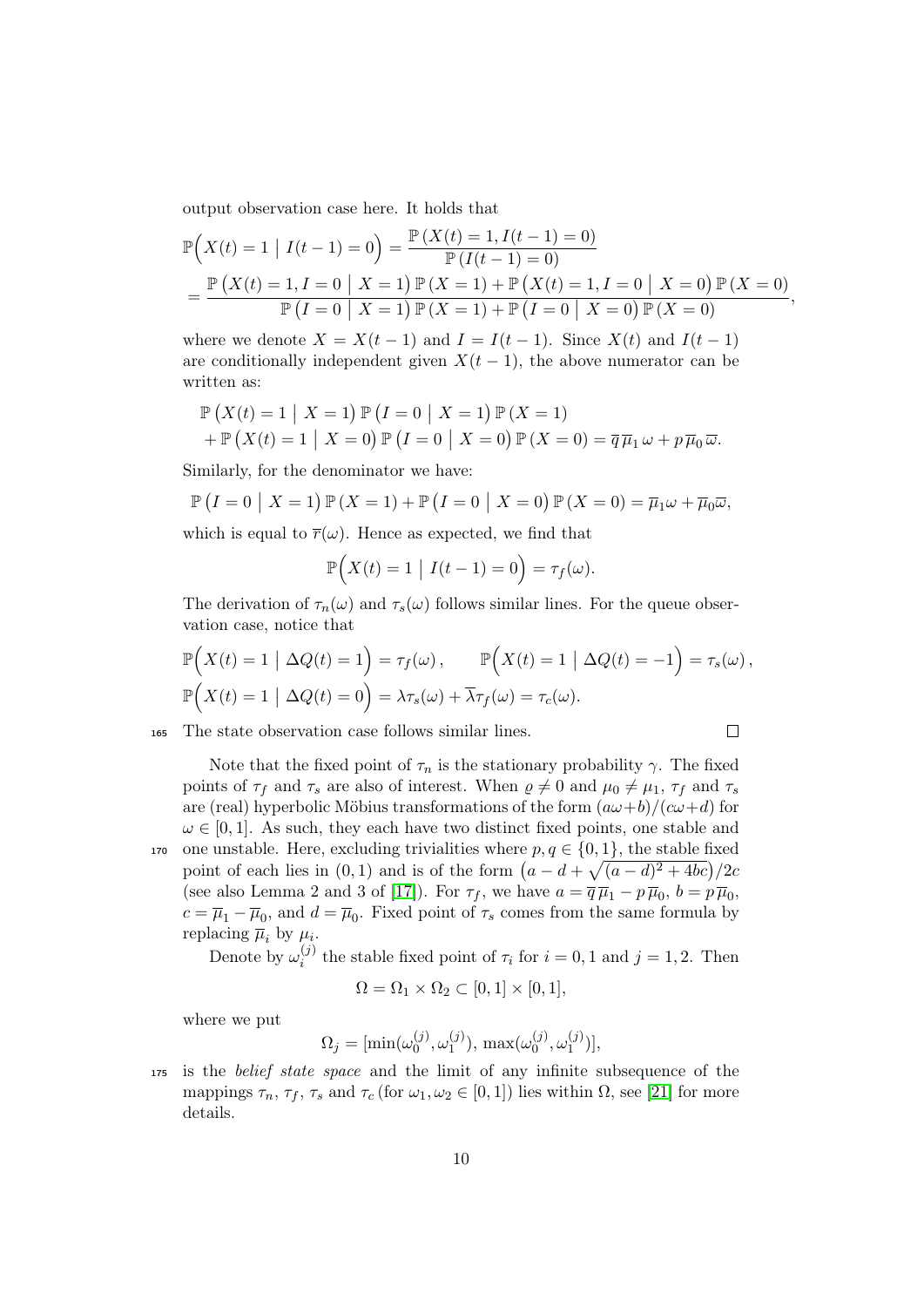# <span id="page-10-0"></span>4 Maximal Throughput

Having defined sufficient statistics for the belief state and their evolution, the problem of finding a maximally stabilizing control can be posed as a Partially Observable Markov Decision Process (POMDP), see for example [\[2\]](#page-20-9) or the historical reference [\[24\]](#page-21-11). The objective for the POMDP is

$$
\mu^* = \sup_{\pi} \liminf_{T \to \infty} \frac{1}{T} \mathbb{E}_{\pi} \Big[ \sum_{t=0}^{T-1} I(t) \Big],
$$

where  $U(t) = \pi(\omega_1(t), \omega_2(t))$  influences the  $I(t)$  as outlined in Section 2. A <sup>180</sup> formal treatment of the POMDP, relating it to the maximal stability region of the system can be carried out. We now first introduce the myopic policy for the POMDP and then move onto optimality equations.

#### The Myopic Policy

One specific policy is the *myopic policy* given by:

<span id="page-10-2"></span>
$$
\pi(\omega_1, \omega_2) = \begin{cases}\n\text{Server 2} & \text{if } \omega_2 \ge \frac{\mu_1^{(1)} - \mu_0^{(1)}}{\mu_1^{(2)} - \mu_0^{(2)}} \omega_1 + \frac{\mu_0^{(1)} - \mu_0^{(2)}}{\mu_1^{(2)} - \mu_0^{(2)}}, \\
\text{Server 1} & \text{if } \text{otherwise.}\n\end{cases} \tag{6}
$$

The affine threshold in this policy is obtained by comparing the immediate expected mean throughput for any given pair  $(\omega_1, \omega_2)$  and choosing the server that maximizes it. Such a policy is attractive in that it is easy to implement. Further, when the servers are symmetric (all parameters are identical), it holds from symmetry that it is optimal. In this case it can be represented as

$$
\pi(\omega_1, \omega_2) = \operatorname{argmax}_{i=1,2} \omega_i,
$$

and we refer to it as the symmetric myopic policy.

#### <sup>185</sup> Simulation Result

Figure [3](#page-11-0) demonstrates results obtained through a Monte Carlo simula-tion<sup>[2](#page-10-1)</sup> of the model for observation schemes  $(I)$ – $(V)$ . We use the parameters in [\(4\)](#page-7-2) and vary  $\rho$  with  $\rho_1 = \rho_2 = \rho$  in the range [0, 1] with steps of 0.01. The policy used is the symmetric myopic policy and is optimal since the servers <sup>190</sup> are identical.

As we see from the figure, the ordering [\(3\)](#page-6-2) appears to hold. Further, at the i.i.d. case  $\rho = 0$ , historical observations are not useful and the throughput of all observations schemes, except for full observation, is at 0.5. At the other extreme, when  $\rho \rightarrow 1$ , we have that the state observation scheme converges <sup>195</sup> to a throughput identical to that of the full observation scheme. This is

<span id="page-10-1"></span><sup>&</sup>lt;sup>2</sup>Simulation details: We run the process for  $t = 5,000,000$  time units, using common random numbers for each run and recording average throughput.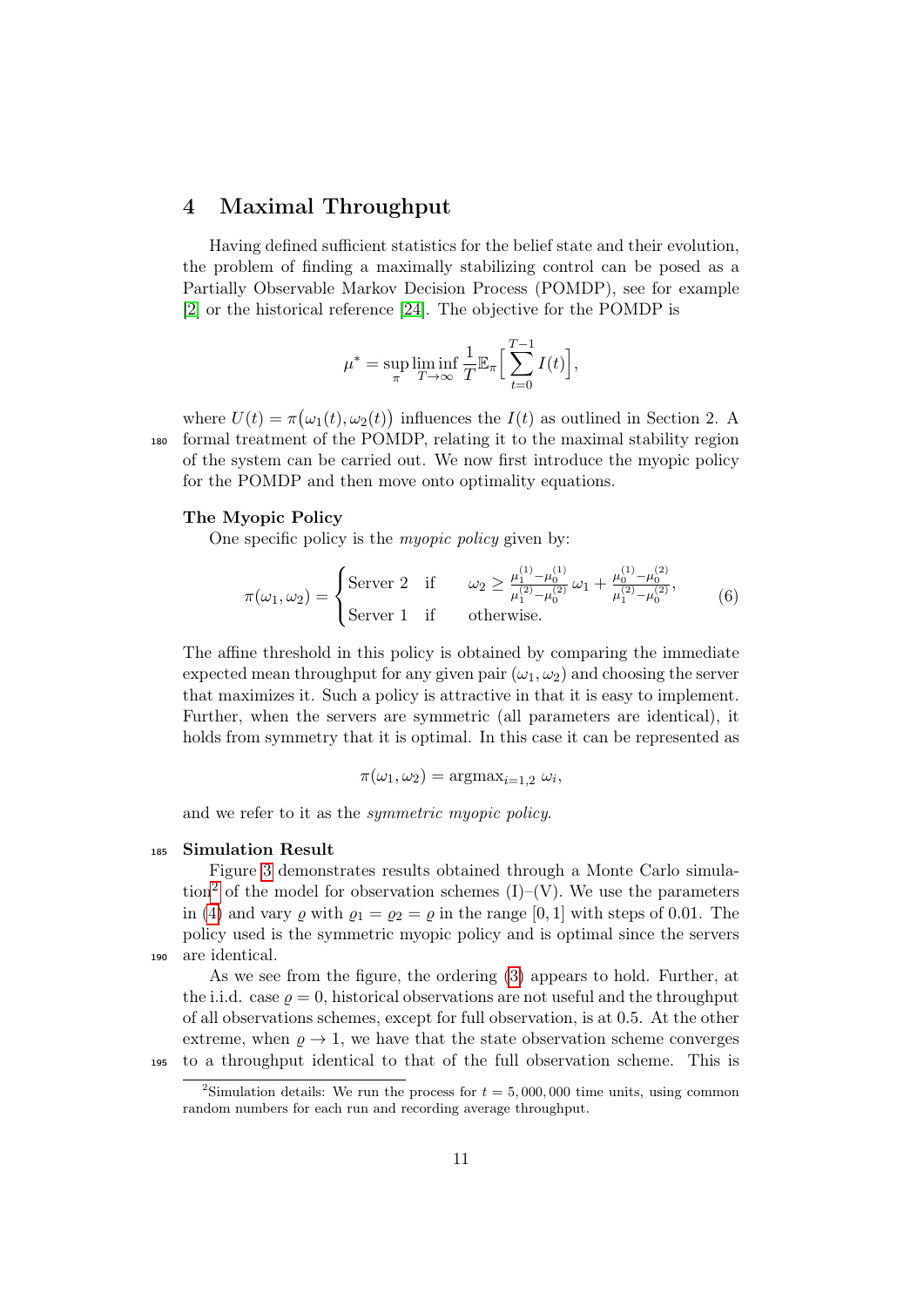<span id="page-11-0"></span>

Figure 3: The stability bound is displayed as a function of  $\rho$  for the various observation schemes. This plot is based on simulation results using the parameters in [\(4\)](#page-7-2) and  $\rho_1 = \rho_2 = \rho$ .

because at that regime, the server state environments rarely change. Thus, from a throughput perspective, the controller behaves as though it has full information. On the other hand, even at  $\rho = 1$ , the output observation scheme and queue observation scheme still performs at a lower throughput. 200 Finally, for  $\rho \in (0,1)$  it is evident that there is a gap in performance for each observation scheme. This gap quantifies the value of information in controlling our model and motivates further analysis.

#### Bellman Equations

It is well-known that the optimal policy that maximizes the throughput follows from the average reward Bellman equations. See [\[22\]](#page-21-12) for background on Markov Decision Processes (MDP) or [\[7\]](#page-20-10) for a discussion of average reward optimality with such state spaces. The Bellman equation is then

$$
\mu^* + h(\omega_1, \omega_2) = \max \left\{ h^{(1)}(\omega_1, \omega_2), h^{(2)}(\omega_1, \omega_2) \right\},
$$

where h is the relative value function and the individual components  $h^{(j)}(\cdot,\cdot),$ <sup>205</sup> vary as follows: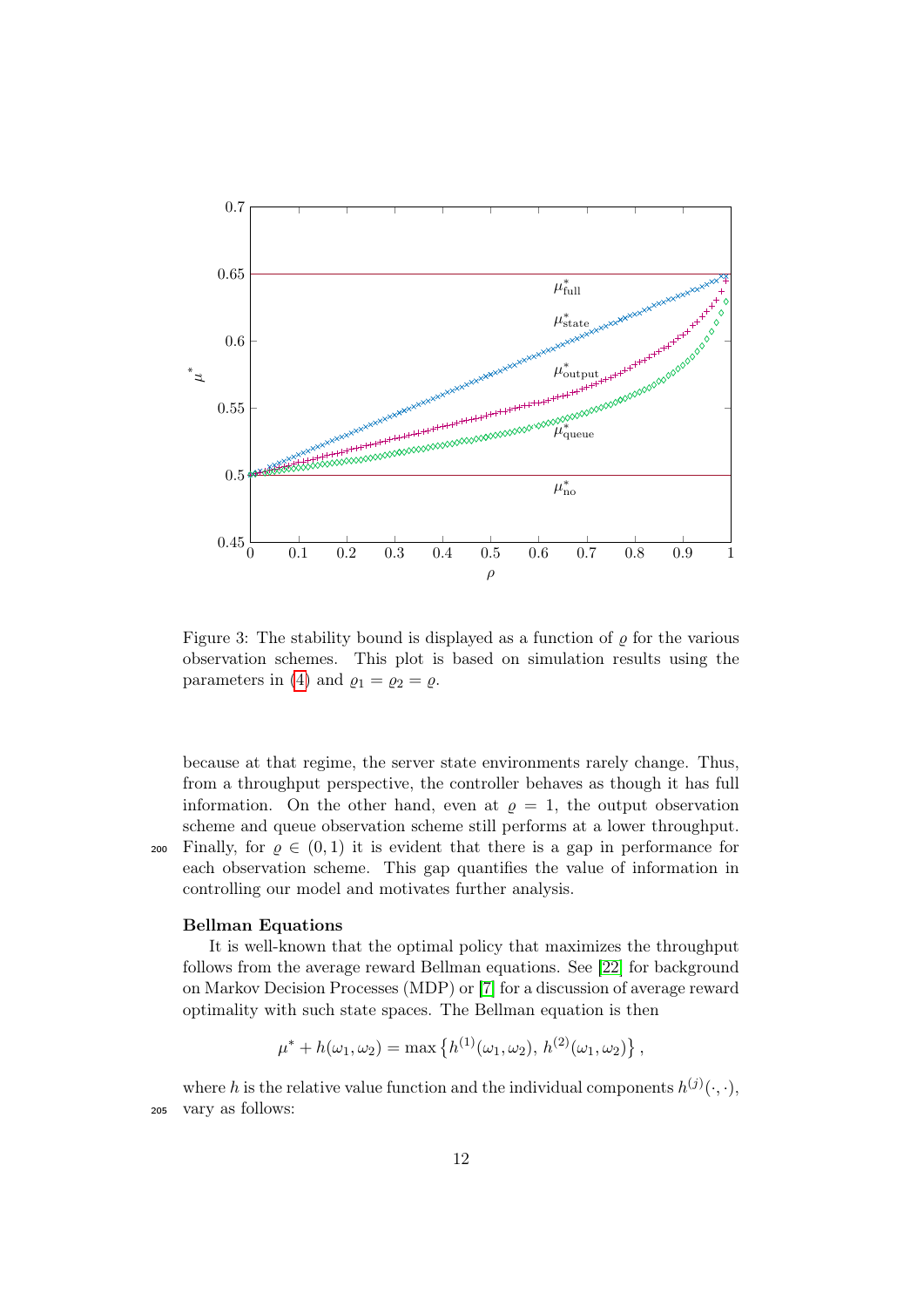#### (II) State observation:

$$
h^{(1)}(\omega_1, \omega_2) := r^{(1)}(\omega_1) + \left[\overline{\omega}_1 h(p_1, \tau_n^{(2)}(\omega_2)) + \omega_1 h(\overline{q}_1, \tau_n^{(2)}(\omega_2))\right],
$$
  

$$
h^{(2)}(\omega_1, \omega_2) := r^{(2)}(\omega_2) + \left[\overline{\omega}_2 h(\tau_n^{(1)}(\omega_1), p_2) + \omega_2 h(\tau_n^{(1)}(\omega_1), \overline{q}_2)\right].
$$

# (III) Output observation:

$$
h^{(1)}(\omega_1, \omega_2) := r^{(1)}(\omega_1) + \left[ \overline{r}^{(1)}(\omega_1) h(\tau_f^{(1)}(\omega_1), \tau_n^{(2)}(\omega_2)) + r^{(1)}(\omega_1) h(\tau_s^{(1)}(\omega_1), \tau_n^{(2)}(\omega_2)) \right],
$$
  

$$
h^{(2)}(\omega_1, \omega_2) := r^{(2)}(\omega_2) + \left[ \overline{r}^{(2)}(\omega_2) h(\tau_n^{(1)}(\omega_1), \tau_f^{(2)}(\omega_2)) + r^{(2)}(\omega_2) h(\tau_n^{(1)}(\omega_1), \tau_s^{(2)}(\omega_2)) \right].
$$

## (IV) Queue observation:

$$
h^{(1)}(\omega_1, \omega_2) := r^{(1)}(\omega_1) + \left[ \lambda \overline{r}^{(1)}(\omega_1) h(\tau_f^{(1)}(\omega_1), \tau_n^{(2)}(\omega_2)) + \overline{\lambda}r^{(1)}(\omega_1) h(\tau_s^{(1)}(\omega_1), \tau_n^{(2)}(\omega_2)) + \left( \overline{\lambda} \overline{r}^{(1)}(\omega_1) + \lambda r^{(1)}(\omega_1) \right) \left( h(\tau_c^{(1)}(\omega_1), \tau_n^{(2)}(\omega_2)) \right) \right],
$$

$$
h^{(2)}(\omega_1, \omega_2) := r^{(2)}(\omega_2) + \left[ \lambda \overline{r}^{(2)}(\omega_2) h(\tau_n^{(1)}(\omega_1), \tau_f^{(2)}(\omega_2)) + \overline{\lambda}r^{(2)}(\omega_2) h(\tau_n^{(1)}(\omega_1), \tau_s^{(2)}(\omega_2)) + \left( \overline{\lambda} \overline{r}^{(1)}(\omega_2) + \lambda r^{(1)}(\omega_2) \right) \left( h(\tau_n^{(1)}(\omega_1), \tau_c^{(2)}(\omega_2)) \right) \right].
$$

The optimal decision is then to choose Server 1 if and only if  $h^{(1)}(\omega_1, \omega_2) \ge$  $h^{(2)}(\omega_1, \omega_2)$ , breaking ties arbitrarily. Since  $\tau_n^{(j)}(0) = \tau_s^{(j)}(0) = \tau_f^{(j)}$  $f^{(J)}(0) = p_j$ and  $\tau_n^{(j)}(1) = \tau_s^{(j)}(1) = \tau_f^{(j)}$  $f_f^{(J)}(1) = \overline{q}_j$ , for all three aforementioned cases we have:  $(1)$  $(2)$ 

$$
\mu^* + h(0,0) = \max \{ \mu_0^{(1)} + h(p_1, p_2), \mu_0^{(2)} + h(p_1, p_2) \},
$$
  

$$
\mu^* + h(1,1) = \max \{ \mu_1^{(1)} + h(\overline{q}_1, \overline{q}_2), \mu_1^{(2)} + h(\overline{q}_1, \overline{q}_2) \}.
$$
 (7)

From the ordering in [\(1\)](#page-5-0), the above equations imply that at point  $(\omega_1, \omega_2)$  =  $(0, 0)$ , choosing Server 1 is optimal and at point  $(\omega_1, \omega_2) = (1, 1)$  choosing Server 2 is optimal. This observation gives some initial insight into the structure of optimal policies. We now purse these further numerically.

## <sup>210</sup> Numerical Investigation of Optimal Policies

A solution to the above Bellman equations can be obtained numerically using relative value iteration and discretization of the belief state space,  $\Omega$ . Here we consider that each interval [0, 1] for  $\omega_1$  and  $\omega_2$  is partitioned to 1000 equal sub-intervals. We then run relative value iteration with an accepted 215 error set to  $\epsilon = 0.0001$ .

Our various numerical experiments indicate the following:

1. The ordering in [\(3\)](#page-6-2) holds.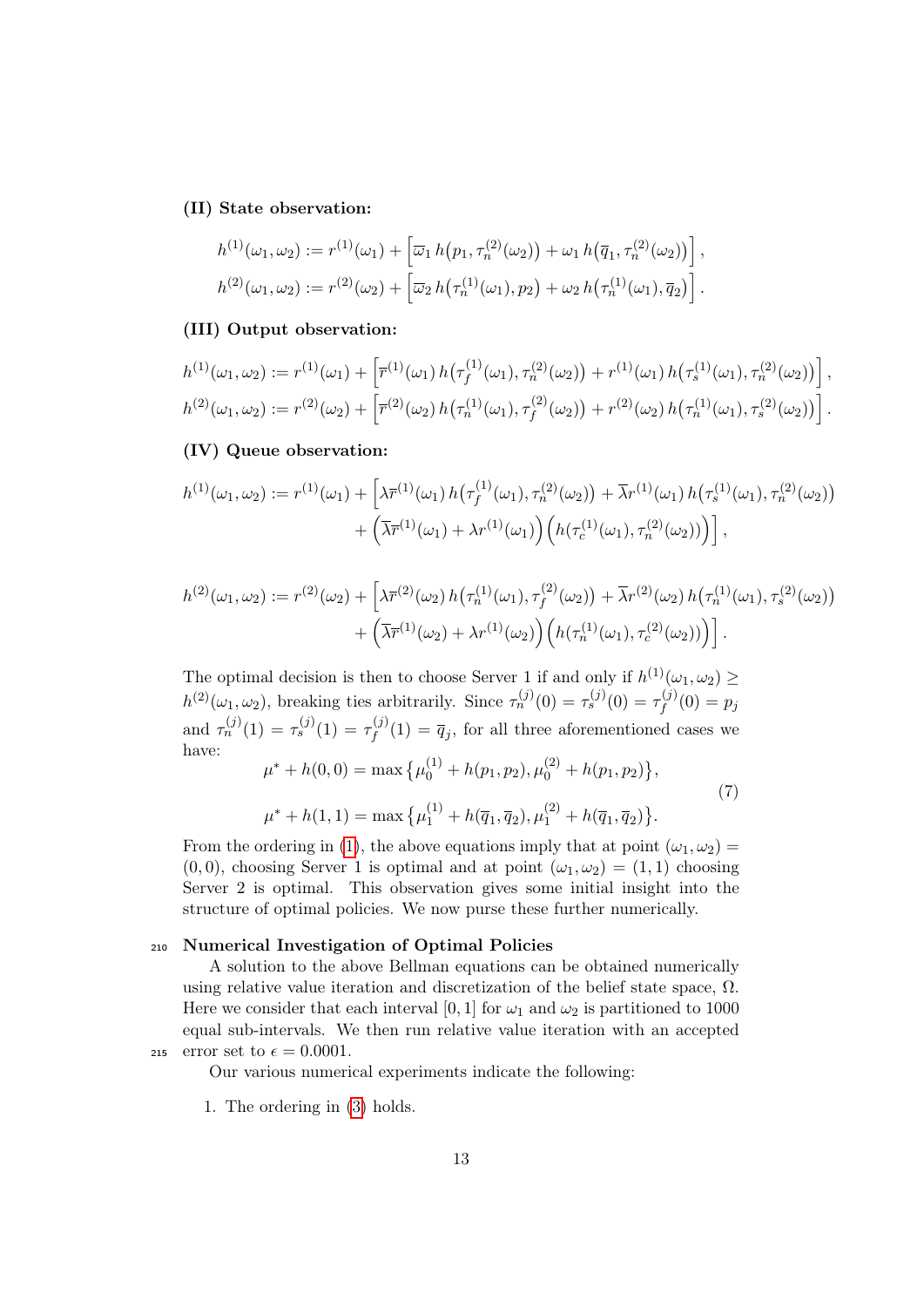- 2. Increasing (positive)  $\rho_j$  always yields an increase in  $\mu^*$ .
- 3. Though the myopic policy does not appear to be generally optimal, <sup>220</sup> when both servers are identical, the optimal policy is the symmetric myopic policy.
	- 4. In all cases, the optimal policy is given by a non-decreasing switching curve within  $\Omega$ . That is, there exists a function  $\omega_2^*(\omega_1)$  where the optimal policy is

$$
\pi(\omega_1, \omega_2) = \begin{cases}\n\text{Server 2 if } \omega_2 \ge \omega_2^*(\omega_1), \\
\text{Server 1 if otherwise.} \n\end{cases}
$$

- 5. When the ordering in [\(1\)](#page-5-0) has strict inequalities,  $\omega_2^*(0) > 0$  and  $\omega_2^*(1) <$ 1.
- 6. For identical servers, it holds that the switching curve for the output <sup>225</sup> observation case is sandwiched between the switching curve of the state observation case and the myopic switching line [\(6\)](#page-10-2).
	- 7. The switching curve for the queue observation case depends on  $\lambda$ . Further, when  $\lambda$  is at either of the extreme points  $(\lambda = 0 \text{ or } \lambda = 1)$ , the queue observation case agrees with the output observation case.

<sup>230</sup> As one illustration of some of the above properties, consider Table [1](#page-13-0) based on the parameters of [\(4\)](#page-7-2) and various values of  $\varrho_1$  and  $\varrho_2$ . The results in the table further affirm comments 1 and 3 above and contains values that agree with Monte Carlo simulation results, similar to those of Figure [3.](#page-11-0)

<span id="page-13-0"></span>

| $\varrho_1$ | 02  | $\mu^*_{\textbf{state}}$ | $\mu_{\textbf{output}}^*$ | $\mu$ queue |
|-------------|-----|--------------------------|---------------------------|-------------|
| $0.2\,$     | 0.5 | 0.5543                   | 0.5314                    | 0.5190      |
| 0.4         | 0.5 | 0.5673                   | 0.5400                    | 0.5231      |
| 0.6         | 0.5 | 0.5823                   | 0.5489                    | 0.5289      |
| $0.8\,$     | 0.5 | 0.6009                   | 0.5647                    | 0.5360      |

Table 1: Stability region bounds for observations schemes (II)-(IV) for various  $\varrho_1$  and  $\varrho_2$  values. Note the queue observation case is with  $\lambda = 0.5$ .

As a further illustration, Figure [4](#page-14-1) shows switching curves,  $w_2^*(\cdot)$  for the 235 parameters of [\(4\)](#page-7-2) with  $\rho_1 = 0.5$  and  $\rho_2 = 0.7$ . In the figure, the red dotted line is the myopic policy line (suboptimal). The blue solid curve is the switching curve for the output observation case. The green loosely dashed line is related to the queue observation case and the orange densely dashed curve is the switching curve for the state observation case. These curves <sup>240</sup> were obtained by finding the optimal decision for every (discretized) element of  $\Omega$  and then observing the switching curve structure.

14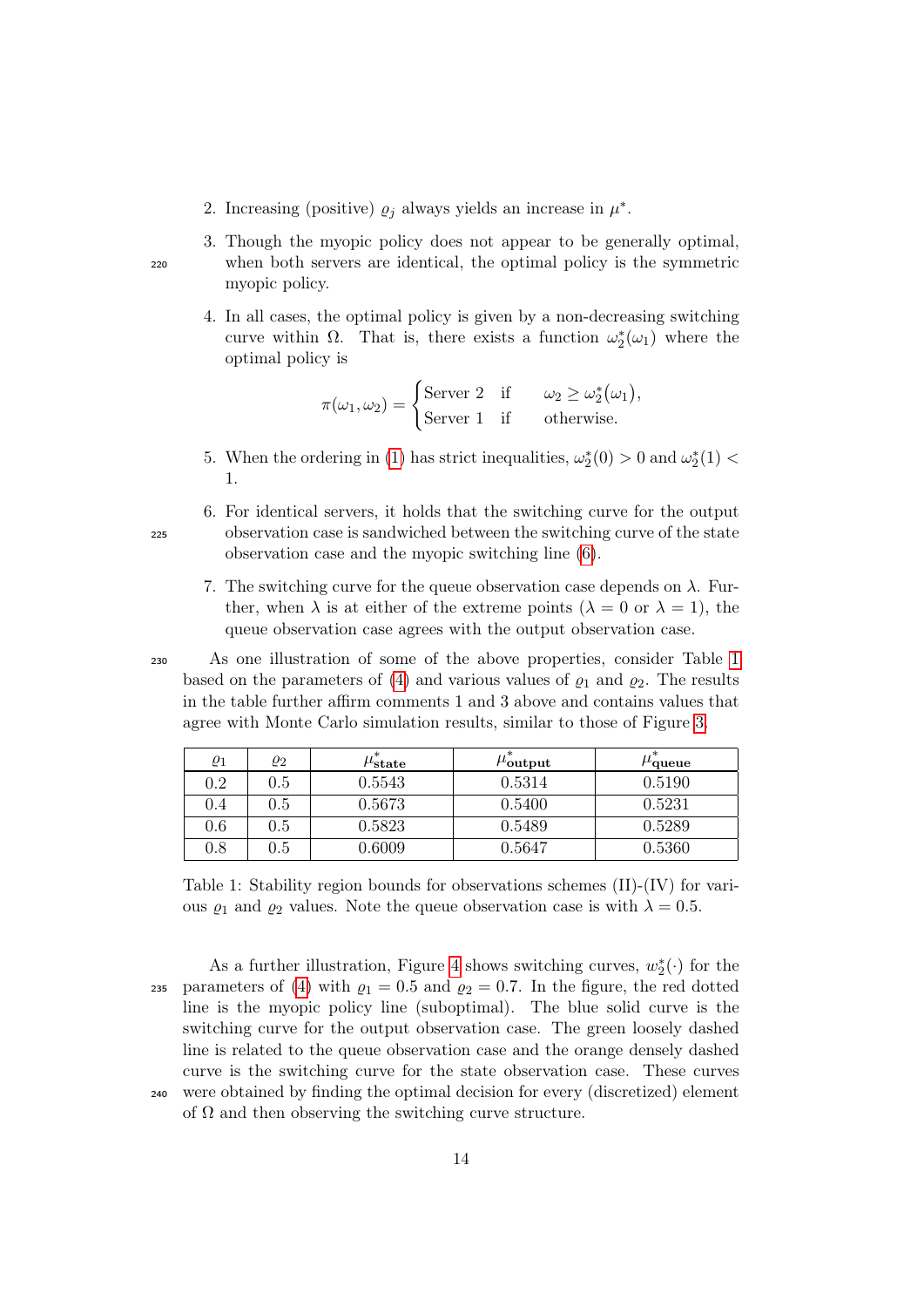<span id="page-14-1"></span>

 $...,$ Myopic threshold - -Opt. threshold IV  $\longrightarrow$ Opt. threshold III --Opt. threshold II Figure 4: Myopic and optimal policies for the state observation Case II, output observation Case III and queue observation Case IV ( $\lambda = 0.5$ ). This is for a system with  $\rho_1 = 0.5$  and  $\rho_2 = 0.7$ .

# <span id="page-14-0"></span>5 QBD Structured Models for Finite State Controllers

Here we illustrate how Matrix-Analytic Modelling (MAM) can be used <sup>245</sup> to analyse a finite state controller that approximates an optimal controller. Our analysis is for the output observation scheme (Case IV). Similar analysis can be applied to the other observation schemes as well.

A finite state controller operates by using a finite discrete belief state  $\Omega$ , representing a discrete grid in  $\Omega$ . With such a controller, we consider the <sup>250</sup> whole system as a Quasi-Birth-and-Death (QBD) process (for more details about QBD process see for example [\[14\]](#page-20-11)). Using the QBD structure, we find a matrix analytic expression for  $\mu_{\text{output}}^*$  (denoted by  $\mu^*$  in this section).

Take  $\widetilde{\Omega} = \{1, ..., M\}^2$  and define the controller state at time t by  $(\psi_1(t), \psi_2(t)) \in \Omega$ . In doing so, we treat  $\psi_i(t)$  as  $[M\omega_i(t)]$ . The controller  $255$  action is (potentially) randomized based on a matrix of probabilities  $C$  so that Server 2 is chosen with probability  $C_{(\psi_1(t), \psi_2(t))}$  and otherwise the choice is Server 1. That is, the matrix  $C$  is a randomized control policy. Such a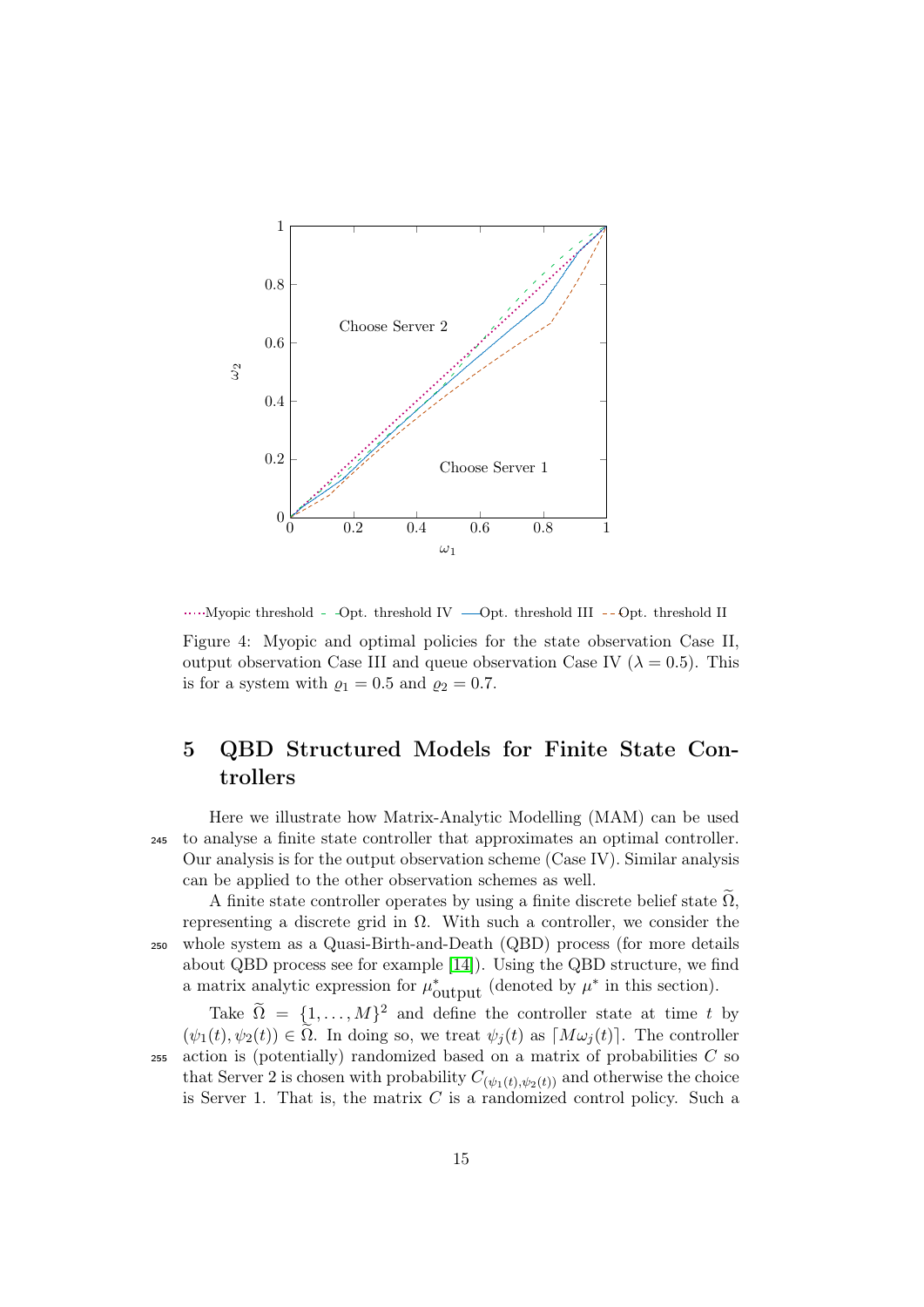policy encodes information as in Figure [4.](#page-14-1)

The controller state is updated in a (potentially) randomized manner 260 based on the  $M \times M$  stochastic matrices  $N^{(j)}$ ,  $S^{(j)}$ ,  $F^{(j)}$  for  $j = 1, 2$  as follows: if Server 1 was not selected (either because there were no jobs in the queue, or because the other server was selected), the distribution of the new state is  $(N_{\psi_1}^{(1)})$  $w_{\psi_1(t),1}^{(1)}, \ldots, N_{\psi_1(t),M}^{(1)}$ ; that is taken from the row indexed by  $\psi_1(t)$ . Similarly, if Server 1 was chosen and service was successful  $(I = 1)$ , the distribution of the new state is  $(S_{\psi_{1}}^{(1)})$ <sup>265</sup>  $(I = 1)$ , the distribution of the new state is  $(S_{\psi_1(t),1}^{(1)}, \ldots, S_{\psi_1(t),M}^{(1)})$ . Finally, if Server 1 was chosen and the service failed  $(I = 0)$ , the distribution of the new state is  $(F_{\psi_1}^{(1)})$  $w_{\psi_1(t),1}^{(1)}, \ldots, F_{\psi_1(t),M}^{(1)}$ . Similarly, for Server 2, we have  $(N_{1, y}^{(2)})$  $\mathcal{N}_{1,\psi_2(t)}^{(2)},\ldots,\mathcal{N}_{M,\psi_2(t)}^{(2)}\big),\ \ \mathcal{S}_{1,\psi_2(t)}^{(2)}$  $f_{1,\psi_2(t)}^{(2)},\ldots,f_{M,\psi_2(t)}^{(2)}$  and  $(F_{1,\psi_2(t)}^{(2)})$  $F^{(2)}_{1,\psi_2(t)},\ldots, F^{(2)}_{M,\psi_2(t)}\big),$ respectively. Therefore, the rows of matrices  $N^{(j)}$ ,  $S^{(j)}$  and  $F^{(j)}$  for  $j = 1, 2$ <sup>270</sup> indicate how to (potentially randomly) choose the next controller state. Here, S stands for Success, F for Failure and N for No service.

We construct the matrices  $N^{(j)}, S^{(j)}, F^{(j)}$  based on a discretization of  $\tau_n^{(j)}, \tau_s^{(j)}$  and  $\tau_f^{(j)}$  $f_f^{(J)}$ , respectively. For example, construction of S from  $\tau_s$  is as follows: construct the elements of  $S$  by

$$
\begin{cases}\nS_{i,j} = 1 & j \text{ is an integer} \\
S_{i,|j|} = 1 & 1 \le |j| \le M \\
S_{i,|j|} = 1 & otherwise\n\end{cases} \quad \text{with} \quad j = M\tau_s\left(\frac{i-1}{M}\right),
$$

and  $S_{i,k} = 0$  for all other elements with  $i, k = 1, ..., M$ . After this, we ensure irreducibility of this matrix by fixing  $\epsilon > 0$  (e.g. = 0.001 as in our numerical examples) and adding  $\epsilon/M$  to each elements of the matrix and <sup>275</sup> then renormalizing it.

The matrices F and N are constructed in a similar way based on  $\tau_f$ and  $\tau_n$ , respectively. This is simply a mechanism to encode the transition operators over the finite grid. Hence the matrices  $N^{(j)}$ ,  $S^{(j)}$ ,  $F^{(j)}$  describe propagation of  $\psi_i$  through the belief operators, similarly to the propagation 280 of  $\omega$  through their continuous counterparts.

Now, given such a controller with

$$
\text{Controller parameters} = \left(N^{(1)}, S^{(1)}, F^{(1)}, N^{(2)}, S^{(2)}, F^{(2)}, C\right),
$$

we construct a Markov chain,  $Z(t)$  for the system. The state of this model at time t is given by the queue length, server environment state, and controller state as follows:

$$
Z(t) = \left(\underbrace{Q(t)}_{\text{Level}}, \underbrace{\left(\overbrace{(X_1(t), X_2(t))}, \overbrace{(v_1(t), v_2(t))}^{\text{Servers}}\right)}_{\text{Phase}}\right) \in \{0, 1, \ldots\} \times \{1, 2\}^2 \times \{1, \ldots, M\}^2.
$$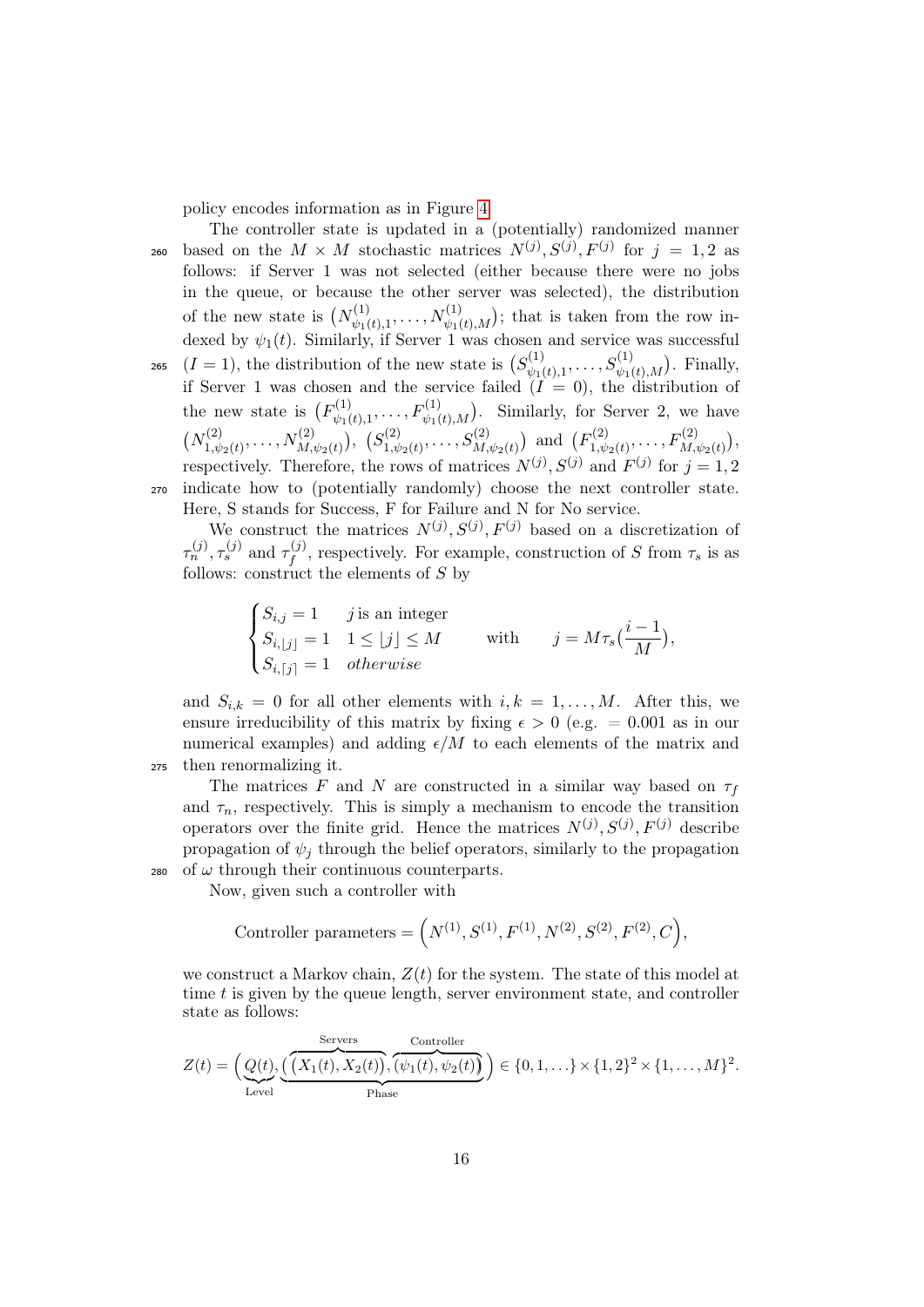#### Explicit QBD Construction

When the states of  $Z(t)$  are lexicographically ordered, with first component countably infinite (levels) and the other components finite (phases), the resulting (infinite) probability transition matrix is of the QBD form:

$$
A = \begin{bmatrix} \widetilde{A}_0 & \widetilde{A}_1 & & & 0 \\ A_{-1} & A_0 & A_1 & & \\ & A_{-1} & A_0 & A_1 & \\ & & A_{-1} & A_0 & A_1 & \\ & & & \ddots & \ddots & \ddots \end{bmatrix},
$$
 (8)

where each of  $A_0$ ,  $A_1$ ,  $A_{-1}$ ,  $A_0$ , and  $A_1$  is a block matrix of order  $4M^2$  as we construct below.

The matrix  $A_{-1}$  represents the phase transition where there is a one level decrease. Similarly, the matrix  $A_1$  represents phase transition where there is a one level increase and  $A_0$  represents the phase transition where the level remains the same. The blocks are constructed as follows:

<span id="page-16-0"></span>
$$
\widetilde{A}_0 = \overline{\lambda}\widetilde{N}, \quad \widetilde{A}_1 = \lambda \widetilde{N},
$$
  

$$
A_{-1} = \overline{\lambda}\widetilde{S}, \quad A_0 = \overline{\lambda}\widetilde{F} + \lambda\widetilde{S}, \quad A_1 = \lambda\widetilde{F},
$$
  
(9)

285 where the matrices,  $\widetilde{S}, \widetilde{F}, \widetilde{N}$  (each of order  $4M^2$ ) denote the change of phase together with a service success, service failure or no service attempt, respectively. For instance, the  $(i, j)$ -th entry of S is the chance of a service success together with a change of phase from  $i$  to  $j$  (note that  $i$  and  $j$  are each 4-tuples). The sum  $\widetilde{S} + \widetilde{F}$  is a stochastic matrix (as is evident from the 290 construction below). Similarly,  $\widetilde{N}$  is a stochastic matrix. Hence the overall transition probability (infinite) matrix A is stochastic as well.

To construct  $\widetilde{S}, \widetilde{F}$  and  $\widetilde{N}$ , we define  $M^2 \times M^2$  matrices  $\widetilde{S}_{k\ell}, \widetilde{F}_{k\ell}$  and  $\widetilde{N}_{k\ell}$  for  $k, \ell = 0, 1$ . Taking  $\widetilde{S}_{k\ell}$  as an example, its  $(i, j)$ -th entry (each represented as a 2-tuple), describes the chance of a success together with a transition of belief state from i to j, when the environment of the first server is in state k and that of the second server is in state  $\ell$ . Here i and j, each represent the overall system belief state in lexicographic order. That is, we should refer to i as  $(i_1, i_2)$  and similarly to j. A similar interpretation holds for  $\tilde{F}_{k\ell}$  and  $\tilde{N}_{k\ell}$ . These aforementioned matrices are constructed (for  $k, \ell = 0, 1$ ) as follows:

$$
\begin{aligned}\n\widetilde{S}_{-k\ell} &= \mu_{\ell}^{(2)} \left( diag\left( vec(C') \right) \right) (N^{(1)} \otimes S^{(2)}) + \mu_{k}^{(1)} \left( diag\left( vec(\overline{C}') \right) \right) (S^{(1)} \otimes N^{(2)}), \\
\widetilde{F}_{-k\ell} &= \overline{\mu}_{\ell}^{(2)} \left( diag\left( vec(C') \right) \right) (N^{(1)} \otimes F^{(2)}) + \overline{\mu}_{k}^{(1)} \left( diag\left( vec(\overline{C}') \right) \right) (F^{(1)} \otimes N^{(2)}), \\
\widetilde{N}_{-k\ell} &= (N^{(1)} \otimes N^{(2)}),\n\end{aligned}
$$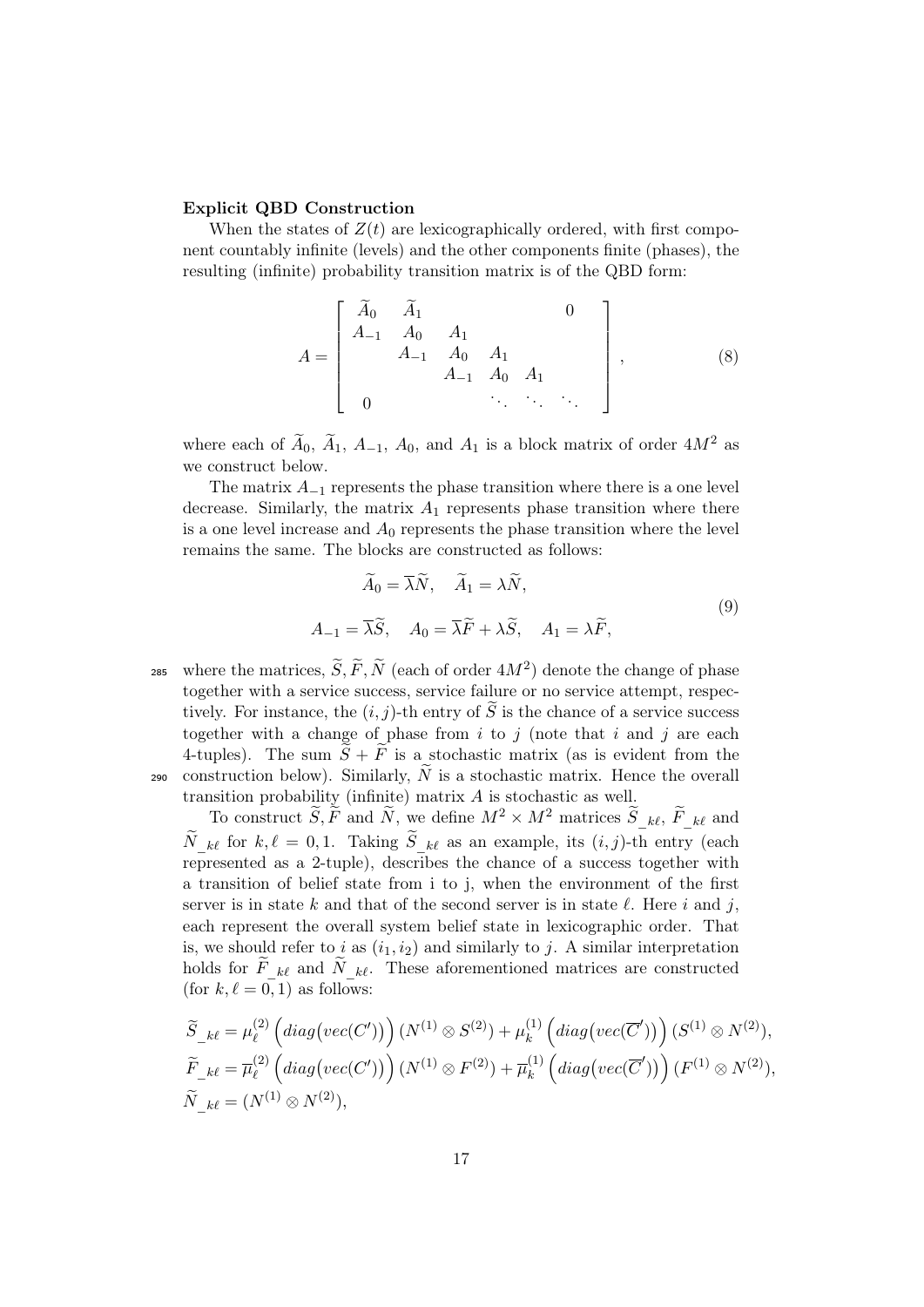where  $diag(\cdot)$  is an operation taking a vector and resulting in a diagonal matrix with the vector in the diagonal,  $vec(\cdot)$  is an operation taking a matrix and resulting in a vector with the columns of the matrix stacked up one by <sup>295</sup> one, and ⊗ is the standard Kronecker product.

To see the above, let us consider (for e.g.) an element of the matrix  $\widetilde S_{-k\ell}$ at coordinate  $i = (i_1, i_2)$  and  $j = (j_1, j_2)$ . This describes the probability of the event

 $W = \{\text{Success of service together with a transition to belief state } (j_1, j_2)\},\$ 

where  $X_1 = k$ ,  $X_2 = \ell$ ,  $\psi_1 = i_1$ , and  $\psi_2 = i_2$ . The event W can be partitioned into  $W_1$  (service attempt was on 1) and  $W_2$  (service attempt was on 2). The chance of  $W_2$  is  $C_{i_1,i_2}$ . With choosing Server 2 the success probability is  $\mu_{\ell}^{(2)}$ <sup>(2)</sup>. Then under the event  $W_2$ , the belief state of Server 1 300 will be updated according to  $N^{(1)}$  and the belief state of Server 2 with  $S^{(2)}$ . The  $M^2 \times M^2$  matrix  $diag(vec(C'))$  is a diagonal matrix where its diagonal elements are the rows of the matrix C, each represent the chance of  $U = 2$ .

With the matrices  $\widetilde{S}_{k\ell}, \widetilde{F}_{k\ell}$  and  $\widetilde{N}_{k\ell}$  (for  $k, \ell = 0, 1$ ) in hand, we construct the matrices  $\widetilde{S}_1 \widetilde{F}$  and  $\widetilde{N}$  as:

$$
\widetilde{S} = (P^{(1)} \otimes P^{(2)}) \circledast \left[ \begin{array}{cccc} \widetilde{S}_{-00} & 0 & 0 & 0 \\ \overline{0} & \widetilde{S}_{-01} & 0 & 0 \\ 0 & 0 & \widetilde{S}_{-10} & 0 \\ 0 & 0 & 0 & \widetilde{S}_{-11} \end{array} \right],
$$
\n
$$
\widetilde{F} = (P^{(1)} \otimes P^{(2)}) \circledast \left[ \begin{array}{cccc} \widetilde{F}_{-00} & 0 & 0 & 0 \\ \overline{0} & \widetilde{F}_{-01} & 0 & 0 \\ 0 & 0 & \widetilde{F}_{-10} & 0 \\ 0 & 0 & 0 & \widetilde{F}_{-11} \end{array} \right],
$$
\n
$$
\widetilde{N} = (P^{(1)} \otimes P^{(2)}) \circledast \left[ \begin{array}{cccc} \widetilde{N}_{-00} & 0 & 0 & 0 \\ 0 & \widetilde{N}_{-01} & 0 & 0 \\ 0 & 0 & \widetilde{N}_{-10} & 0 \\ 0 & 0 & 0 & \widetilde{N}_{-11} \end{array} \right],
$$

305 where  $P^{(j)}$  for  $j = 1, 2$  are the  $2 \times 2$  probability transition matrices of the servers given by  $(2)$  and operation  $\circledast$  is defined as

$$
\left[\begin{array}{cc} a_{11} & a_{12} \\ a_{21} & a_{22} \end{array}\right] \circledast \left[\begin{array}{cc} A & 0 \\ 0 & B \end{array}\right] = \left[\begin{array}{cc} a_{11}A & a_{12}A \\ a_{21}B & a_{22}B \end{array}\right].
$$

Putting all of the above components together yields the probability transition matrix of  $Z(t)$ , A.

#### Stability Criterion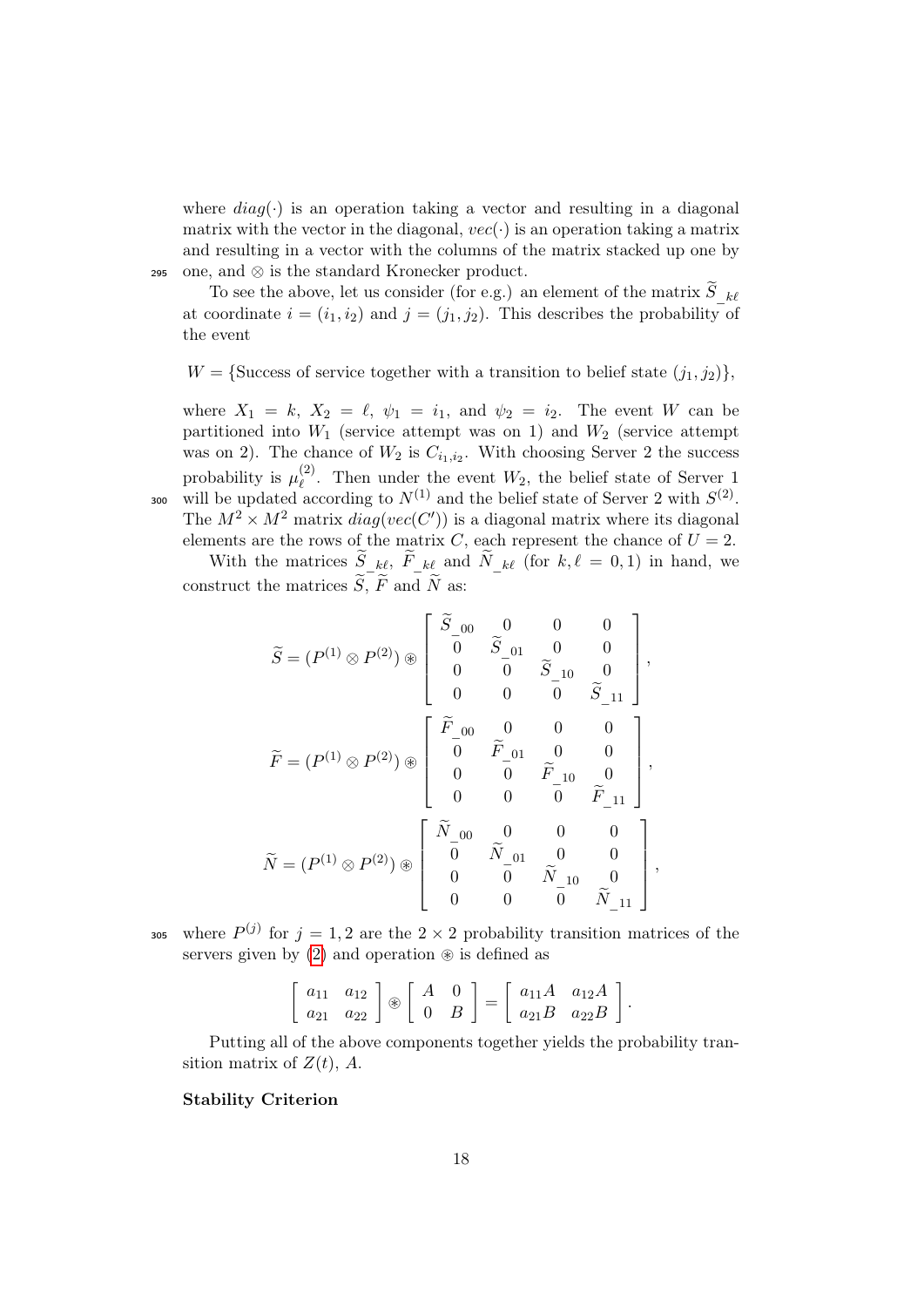A well-known sufficient condition for positive recurrence (stability) of QBDs such as  $Z(t)$  is

$$
\pi_{\infty}(A_1 - A_{-1})\mathbf{1} < 0,
$$

where  $\pi_{\infty}$  is the stationary distribution of the (finite) stochastic matrix  $A_{-1}$ +  $A_0 + A_1$  and 1 is a column vector of ones. From [\(9\)](#page-16-0), we see that this is also the stationary distribution of  $\tilde{S} + \tilde{F}$  which does not depend on  $\lambda$ . This property of our QBD allows us to represent the stability criterion as

<span id="page-18-0"></span>
$$
\lambda < \mu^* = \pi_\infty \widetilde{S} \mathbf{1},\tag{10}
$$

310 with  $\mu^*$  depending on the controller and system parameters but not depending on  $\lambda$ .

In addition to the stability criteria, a further virtue of modelling the system as a QBD is that we can use the vast body of MAM knowledge and algorithms for analysing the system and ultimately optimizing controllers. <sup>315</sup> Nevertheless, our focus in this paper is on stability.

#### Numerical Illustration

We now use our QBD model and the stability criterion [\(10\)](#page-18-0) to explore the performance of finite state controllers.

<span id="page-18-1"></span>

Figure 5: Stability bound achieved by finite state controllers for observation scheme III with increasing  $M$ , computed by  $(10)$ . The limiting horizontal lines are at  $\mu^*$  computed by means of relative value iteration of Bellman equations.

In doing so, we consider the parameters as in [\(4\)](#page-7-2) with  $\varrho_1 = \varrho_2 = \varrho$ . Since in this situation, the servers are identical, the symmetric myopic policy is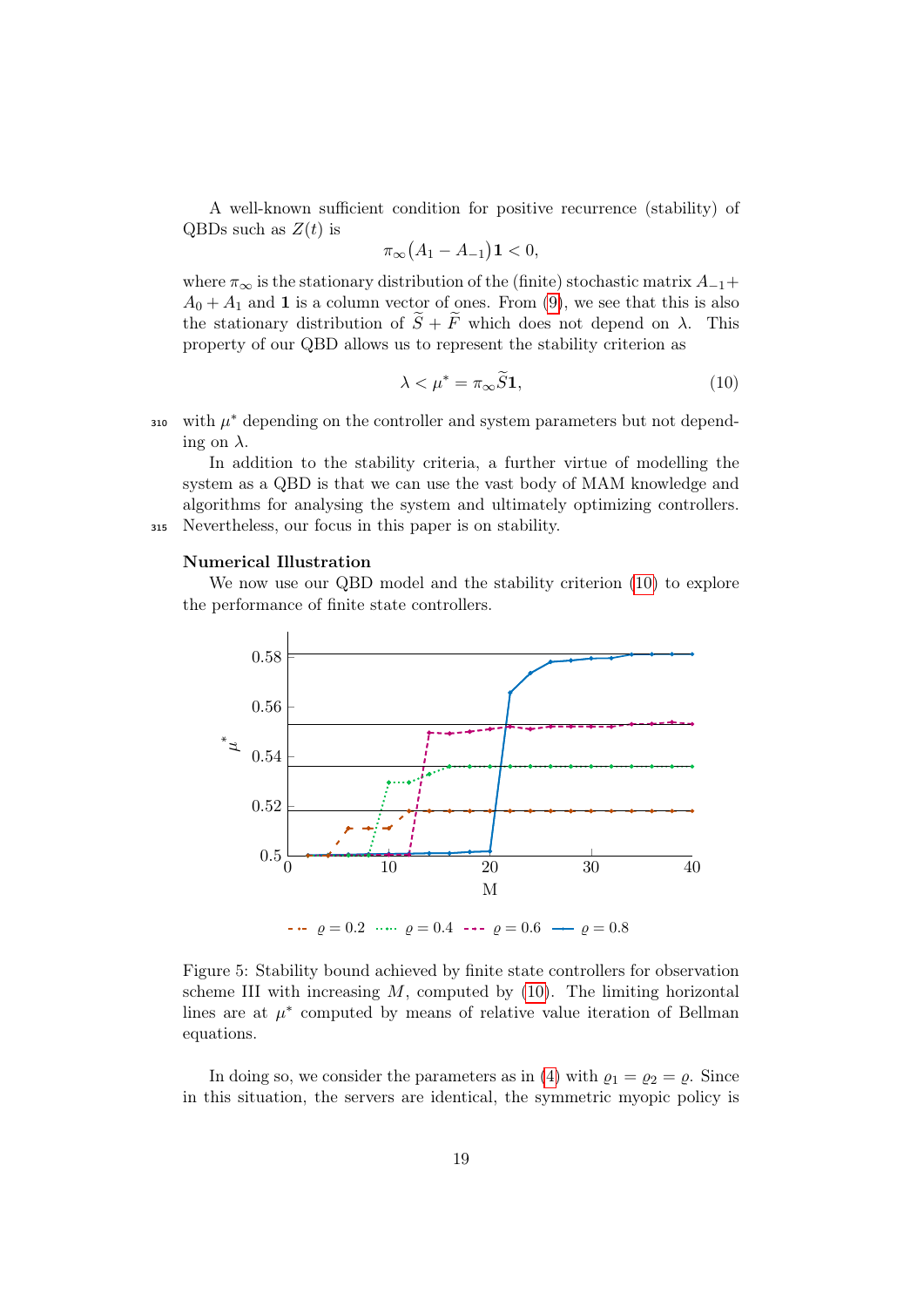optimal and we thus restrict attention to a matrix C with

$$
C_{i,j} = \begin{cases} 1, & i < j, \\ 0.5, & i = j, \\ 0, & i > j. \end{cases}
$$

Using these parameters, we evaluated  $(10)$  for increasing M and for var- $320$  ious values of  $\rho$ . The results are in Figure [5.](#page-18-1) As expected, the performance of the finite state controller converges to that found by numerical solution of the Bellman equations as in the previous section. The sudden increase in performance as M increases (e.g. at  $M = 20$  for  $\rho = 0.8$ ) can be attributed to discretization phenomena. For reference, the values of  $\mu^*$  obtained by Bell-325 man equation (as well as the QBD when  $M \to \infty$ ) are 0.5179, 0.5359, 0.5539 and 0.5815 for  $\rho = 0.2, 0.4, 0.6$  and 0.8, respectively.

# <span id="page-19-0"></span>6 Outlook

This paper described some results from a research effort attempting to handle control of stochastic systems with partial observations where the con-<sup>330</sup> trol decision influences the observation made. Explicit analysis of such systems is extremely challenging as is evident by both the complicated Bellman equations and the QBD structure that we put forward (even for a simple system as we consider). Nevertheless, insights obtained on the role of information, e.g. the effect of the observation scheme  $(I-V)$  on system stability <sup>335</sup> are of interest.

Our model and numerical results, pave the way for explicit proofs of some of the structural properties outlined above. Moreover, the analysis remains to be extended to more general server environment models, as well as systems with more queues and control decisions. Related work is in [\[21\]](#page-21-6), an earlier <sup>340</sup> paper that leads to this work. An aspect in [\[21\]](#page-21-6) that remains to be further considered is the networked case where the authors investigated (through simulation) cases in which the relationship of stability and throughput is not as immediate as in our current paper. A further related (recent) paper, [\[19\]](#page-21-7), deals with a situation similar to our output observation case (III). In that <sup>345</sup> paper, the authors consider the Whittle index applied to a similar system

(without considering a queue and stability). Relating the Whittle index and system stability, is a further avenue that requires investigation.

# Acknowledgement

AA is supported by Australian Research Council (ARC) grant DE130100291 <sup>350</sup> and would like to acknowledge support from the ARC Centre for Excellence for the Mathematical and Statistical Frontiers (ACEMS).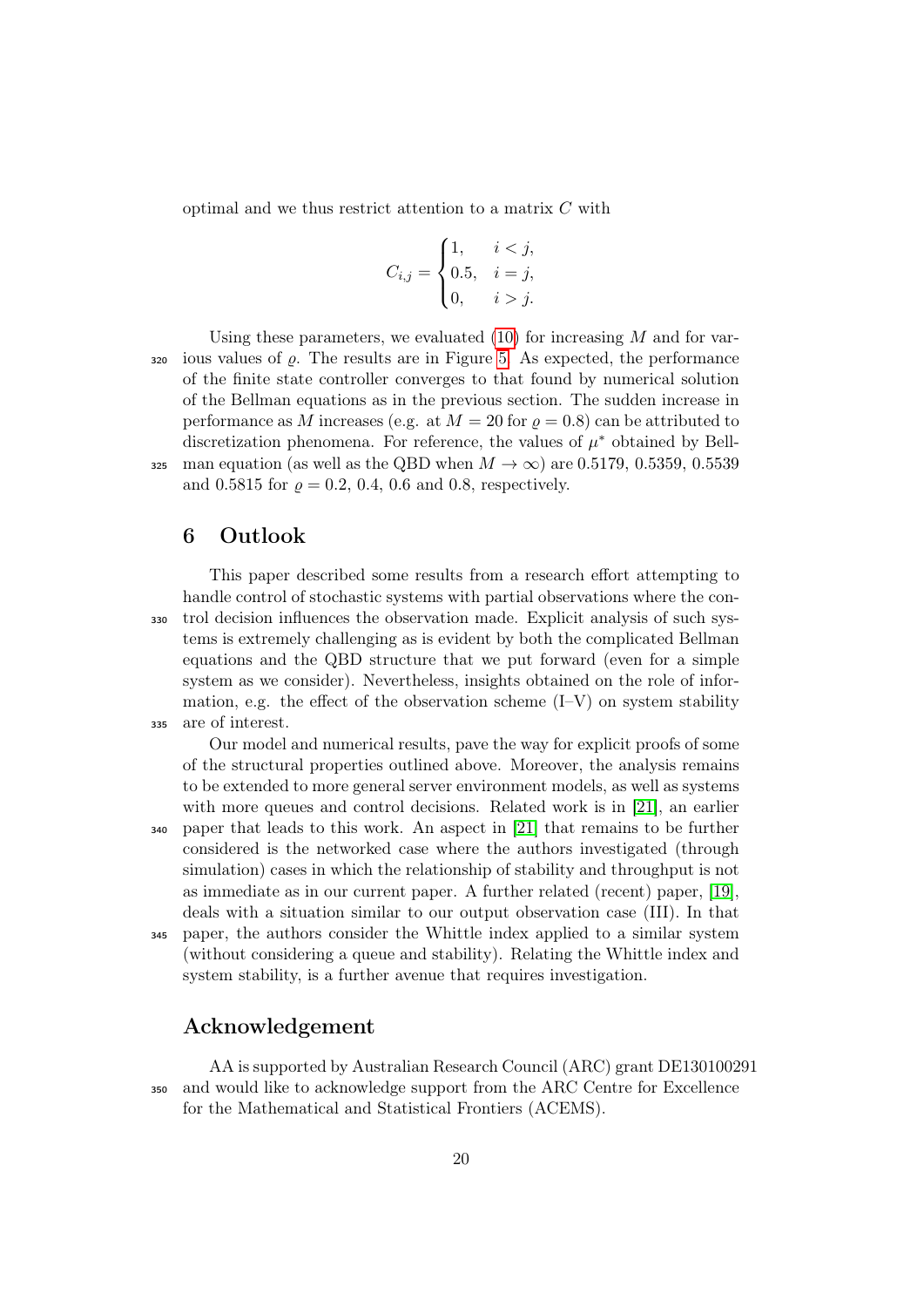# References

- <span id="page-20-3"></span>[1] F. Baccelli and M. M. Armand, Stability and bounds for single server queues in random environment. Stochastic Models 2(2):281–291, 1986.
- <span id="page-20-9"></span><sup>355</sup> [2] N. Bäuerle and U. Rieder, Markov decision processes with applications to finance. Springer Science & Business Media, 2011.
	- [3] D. A. Bini, B. Meini, S. Steffé, and B. Van Houdt, Structured Markov chains solver: software tools. Proceeding from SMCTools, 14, 2006.
- <span id="page-20-4"></span><span id="page-20-0"></span>[4] F. Cecchi and P. Jacko, Nearly-optimal scheduling of users with <sup>360</sup> Markovian time-varying transmission rates. Performance Evaluation, 99 (C):16–36, Elsevier Science Publishers BV, 2016.
	- [5] H. Halabian, I. Lambadaris, and C. H. Lung, Explicit characterization of stability region for stationary multi-queue multi-server systems. IEEE Trans. Autom. Control, 59(2):355–370, 2014.
- <span id="page-20-10"></span><sup>365</sup> [6] Q. M. He, Fundamentals of matrix-analytic methods. Springer, 2014.
	- [7] O. Hernández-Lerma and J. B. Lasserre, Discrete-time Markov Control Processes: Basic Optimality Criteria. Springer, 2012.
- <span id="page-20-1"></span>[8] L. A. Johnston and K. Vikram, Opportunistic file transfer over a fading channel: A POMDP search theory formulation with optimal threshold <sup>370</sup> policies. IEEE Transactions on Wireless Communications 5(2): 394–405, 2006.
	- [9] O. Kella and W. Whitt, A storage model with a two-state random environment. Operations Research 40(3) supplement-2:257–262, 1992.
- <span id="page-20-6"></span><span id="page-20-5"></span>[10] G. Koole, Z. Liu, and R. Righter. Optimal transmission policies for noisy <sup>375</sup> channels. Operations Research, 49(6):892–899, 2001.
	- [11] J. Kuhn and Y. Nazarathy, Wireless Channel Selection with Reward-Observing Restless Multi-armed Bandits, draft book chapter, submitted, 2015.
- <span id="page-20-8"></span>[12] M. Larranaga, M. Assaad, A. Destounis, and G. S. Paschos, Asymp-<sup>380</sup> totically optimal pilot allocation over Markovian fading channels, arXiv preprint [arXiv:1608.08413,](http://arxiv.org/abs/1608.08413) 2016.
	- [13] M. Larrañaga, U. Ayesta, and I. M. Verloop, Index policies for a multiclass queue with convex holding cost and abandonments. ACM SIG-METRICS Performance Evaluation Review, ACM, 42(1):125–137, 2014.
- <span id="page-20-11"></span><sup>385</sup> [14] G. Latouche and V. Ramaswami, Introduction to Matrix Analytic Methods in Stochastic Modeling. SIAM, 1999.

<span id="page-20-2"></span>

<span id="page-20-7"></span>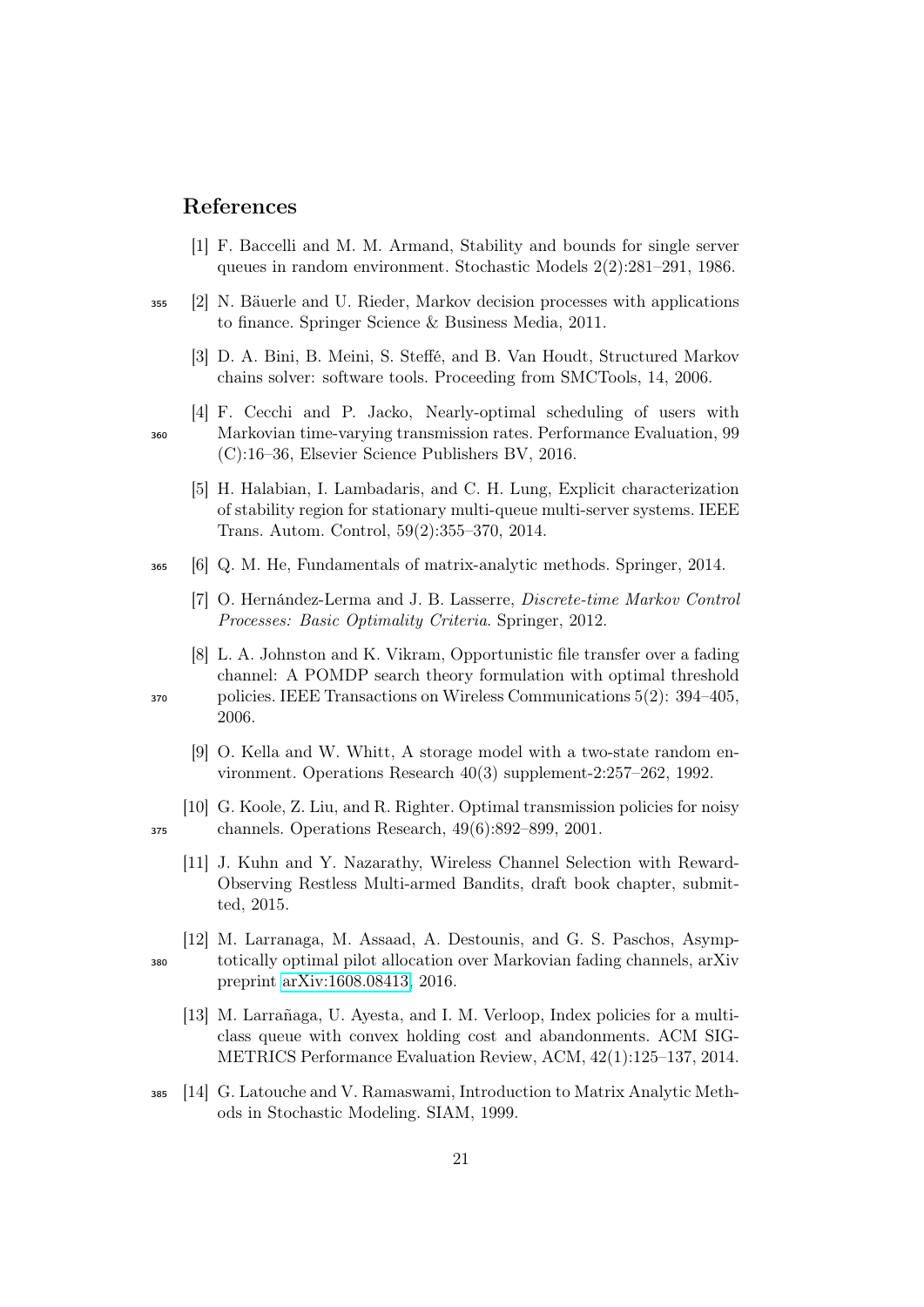- <span id="page-21-8"></span>[15] C. P. Li and M. J. Neely, Network utility maximization over partially observable Markovian channels. Performance Evaluation, 70(7):528–548, 2013.
- <span id="page-21-10"></span><span id="page-21-3"></span><sup>390</sup> [16] K. Liu and Q. Zhao, Indexability of restless bandit problems and optimality of Whittle index for dynamic multichannel access. IEEE Trans. Inf. Theory, 56(11):5547–5567, 2010.
	- [17] I. M. MacPhee and B. P. Jordan, Optimal search for a moving target. Probab. Eng. Inform. Sc., 9(2):159–182, 1995.
- <span id="page-21-7"></span><span id="page-21-1"></span><sup>395</sup> [18] S. Meyn, Control techniques for complex networks. Cambridge University Press, 2008.
	- [19] R. Meshram, D. Manjunath, and A. Gopalan, On the Whittle index for restless multi-armed hidden Markov bandits. arXiv preprint [arXiv:1603.04739,](http://arxiv.org/abs/1603.04739) 2016.
- <span id="page-21-9"></span><sup>400</sup> [20] A. Mészáros and M. Telek Markov decision process and linear programming based control of MAP/MAP/N queues. European Workshop on Performance Engineering, 179–193, Springer, 2014.
- <span id="page-21-6"></span>[21] Y. Nazarathy, T. Taimre, A. Asanjarani, J. Kuhn, B. Patch, and A. Vuorinen, The challenge of stabilizing control for queueing sys-<sup>405</sup> tems with unobservable server states. 5th Australian Control Conference (AUCC), IEEE, 342–347, 2015.
	- [22] M. L. Puterman, Markov decision processes: discrete stochastic dynamic programming. John Wiley & Sons, 2014.
- <span id="page-21-12"></span><span id="page-21-11"></span><span id="page-21-0"></span>[23] P. Sadeghi, R. A. Kennedy, P. B. Rapajic, and R. Shams, Finite-state <sup>410</sup> Markov modelling of fading channels: A survey of principles and applications. IEEE Signal Process. Mag., 25(5):57–80, 2008.
	- [24] R. D. Smallwood and E. J. Sondik, The optimal control of partially observable Markov processes over a finite horizon. Operations Research, 21(5):1071–1088, 1973.
- <span id="page-21-2"></span><sup>415</sup> [25] L. Tassiulas and A. Ephremides, Dynamic server allocation to parallel queues with randomly varying connectivity. IEEE Trans. Inf. Theory, 39(2):466–478, 1993.
- <span id="page-21-5"></span>[26] I. M. Verloop, Asymptotically optimal priority policies for indexable and non-indexable restless bandits. Annals of Applied Probability 420  $26(4):1947-1995, 2016.$

<span id="page-21-4"></span>[27] P. Whittle, Restless bandits: Activity allocation in a changing world. Journal of Applied Probability, 25:287–298, 1988.